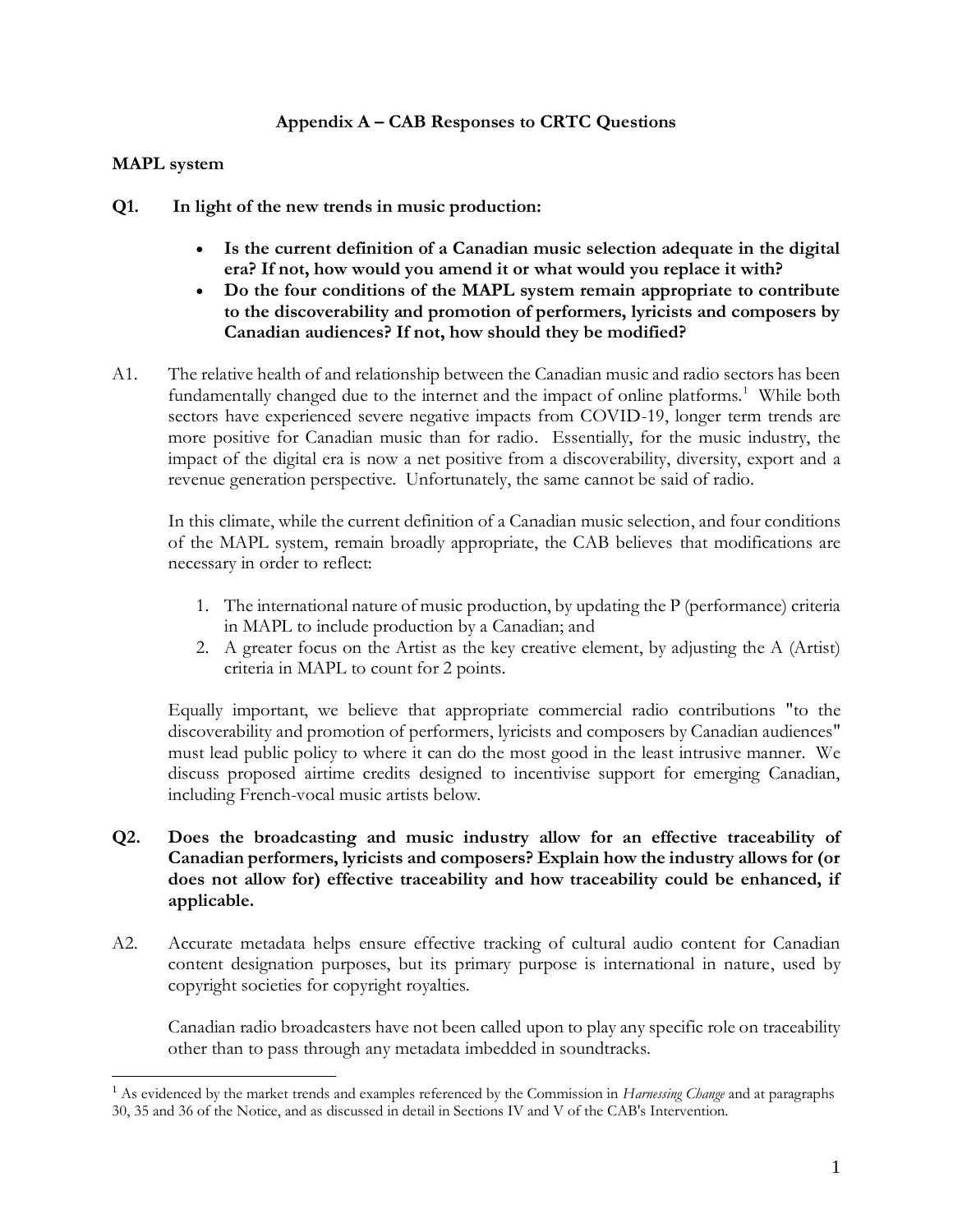Unfortunately, in using this metadata for Canadian content designation purposes, there can be inaccuracies or incomplete identification of a musical selection's origin and contributors. In such cases, supplementary information has to be obtained.

The fact that this "poses a sizeable challenge for the Commission" may be more readily resolved by changing the Commission's tracking and compliance processes than expecting that every qualifying Canadian soundtrack can be easily traced. As discussed at Q1 and Q5, an updated MAPL system that reflects increased production volume and international collaboration would be a first important step.

We note in this regard the current Radio Monitoring project which aims to "set up a digital surveillance system … which will include a music database that will allow the industry not only to obtain information on Canadian and French music and on music in various categories, but this system will also allow support industry standards, identify and track musical selections using the data and metadata attached to them."<sup>2</sup>

While we welcome this initiative, we fear its goals may be overly ambitious, given that the Commission's regulatory oversight does not extend to the Canadian and international players responsible for metadata.

An entirely different approach to monitoring and compliance may be warranted. Rather than trying to confirm Canadian content designation for every track so-identified by radio broadcasters, the Commission should consider evolving to a "trust but audit" approach. Such an approach would appear appropriate to discovery requirements ultimately imposed on digital players, and provide more equity. As discussed at Section VI of the CAB's Intervention, the CAB proposes that this be addressed as part of a broader examination of:

- The necessity of current reporting requirements on radio stations;
- Introduction of new materiality tests; and
- Application to online undertakings.

We propose that the Commission make only a few high level directional decisions on compliance and reporting in this proceeding and then form an industry-Commission working group to develop a more specific road map.

- **Q3. Does the broadcasting and music industry promote the discoverability of performers, lyricists and composers by Canadian audiences? Explain how the system promotes (or does not promote) discoverability and how discoverability could be enhanced, if applicable.**
- A3. As discussed in our Intervention at Section IV, radio plays a major role in promoting Canadian performers through airplay and back-selling, free ad time, commentary, artist interviews and features, special contests and promotions with record labels, listing of upcoming local performances both on the air, on websites and through social media platforms.

<sup>2</sup> CRTC staff letter dated January 8, 2021, *Radio Monitoring project update.*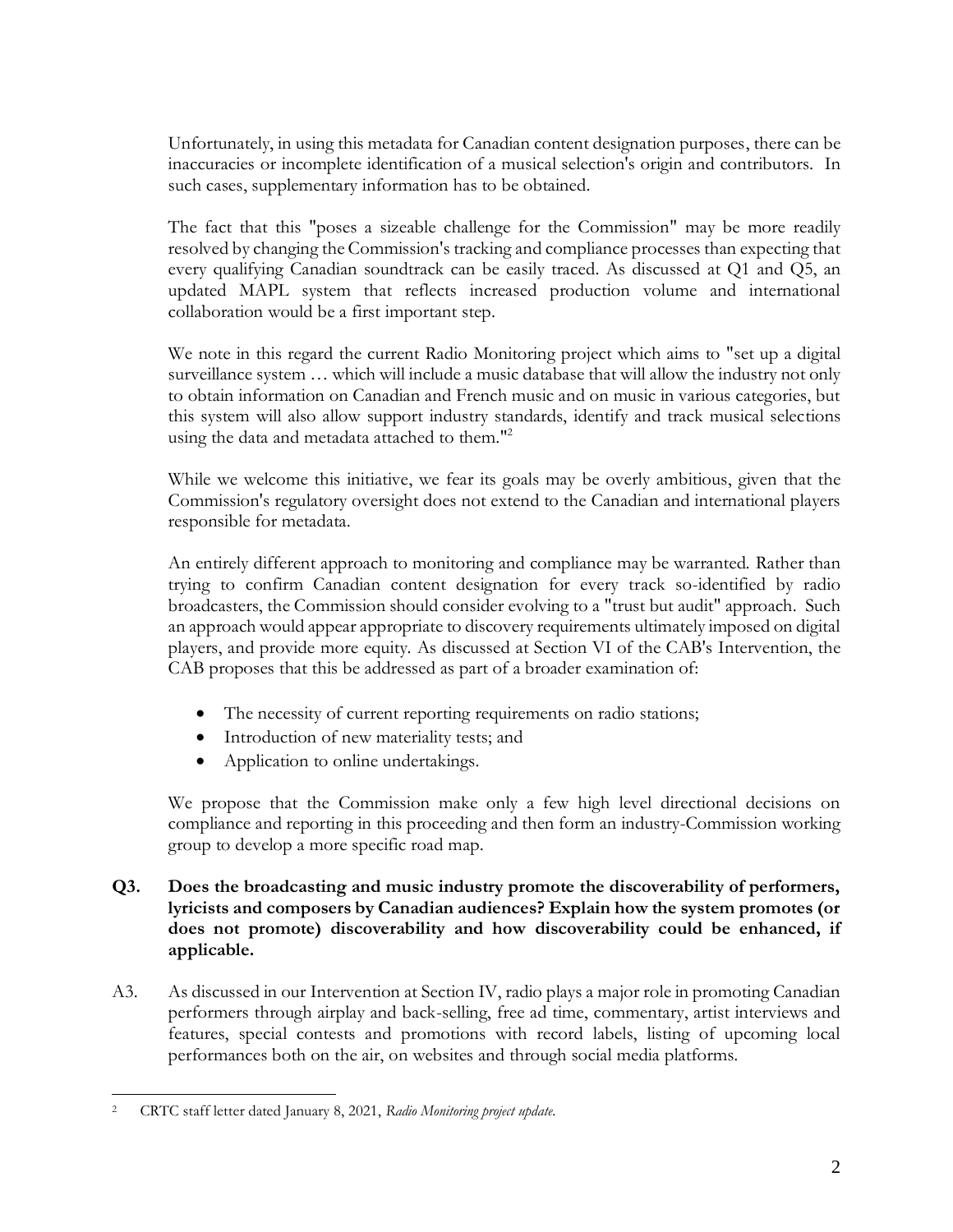The Canadian music star system is oriented towards performers; radio is generally not called upon to promote discoverability of lyricists and composers. However, as a mainstream 'hit' driven medium, radio has never been in a position to promote all Canadian performers particularly those in niche genres or with niche audiences, be they solo pianists, fiddlers, or tribute bands. Moreover, digital now provides (a) Canadians with a massive diversity of music offerings, and (b) Canadian artists with unlimited opportunities for collaboration, experimentation, production, exposure and engagement.

# **Q4. Should the definition of a Canadian musical selection be extended to compilations of pre-recorded vocals and musical sounds? If so, how could the MAPL system be applied to determine whether this type of content qualifies as a Canadian musical selection?**

A4. If by "compilations of pre-recorded vocal and music sounds" this question is referring to what in popular parlance would be "mixed tapes", it would be our view that this would already be covered by the MAPL system. As with montages, a predominance test would determine whether a sound track should be considered Canadian or not.

## **Q5. If the MAPL system stays the same, should the points awarded to the different conditions be reviewed? If so, how?**

- A5. As summarized in our response to Q1, and set out at paragraph 132 of the CAB's Intervention, CAB proposes greater weight and emphasis be placed on the role of the Canadian artist, through the following:
	- Adjust the A (artist) criteria in MAPL to count for 2 points; and
	- Update the P (performance) criteria to include production by a Canadian.

#### **Rules for certain types of music and stations**

- **Q6. What is the impact (positive or negative) of Canadian content quotas on (i) broadcasters, (ii) the great diversity of Canadian artists, including Indigenous artists and artists from different ethnic or cultural backgrounds, and (iii) the full spectrum of Canadian audiences?**
- A6. Canadian content quotas are highly beneficial to Canadian artists, particularly popular artists in a variety of genres, both in promotional terms (translating into touring revenues) and copyright royalties (which are based on radio usage).

Canadian content quotas are of less value to emerging artists and niche artists of lesser interest to a broad/mainstream public. While such niche musical artists cannot be expected to receive significant airplay from a commercial broadcast media such as private radio, as discussed in response to Q15, more could be done to incentivise airplay for emerging artists. Indigenous artists and artists from different ethnic or cultural backgrounds who choose popular music genres in English and French are heard on commercial radio, however, Commission policy has primarily advanced such artists, and particularly music in their native tongue, through the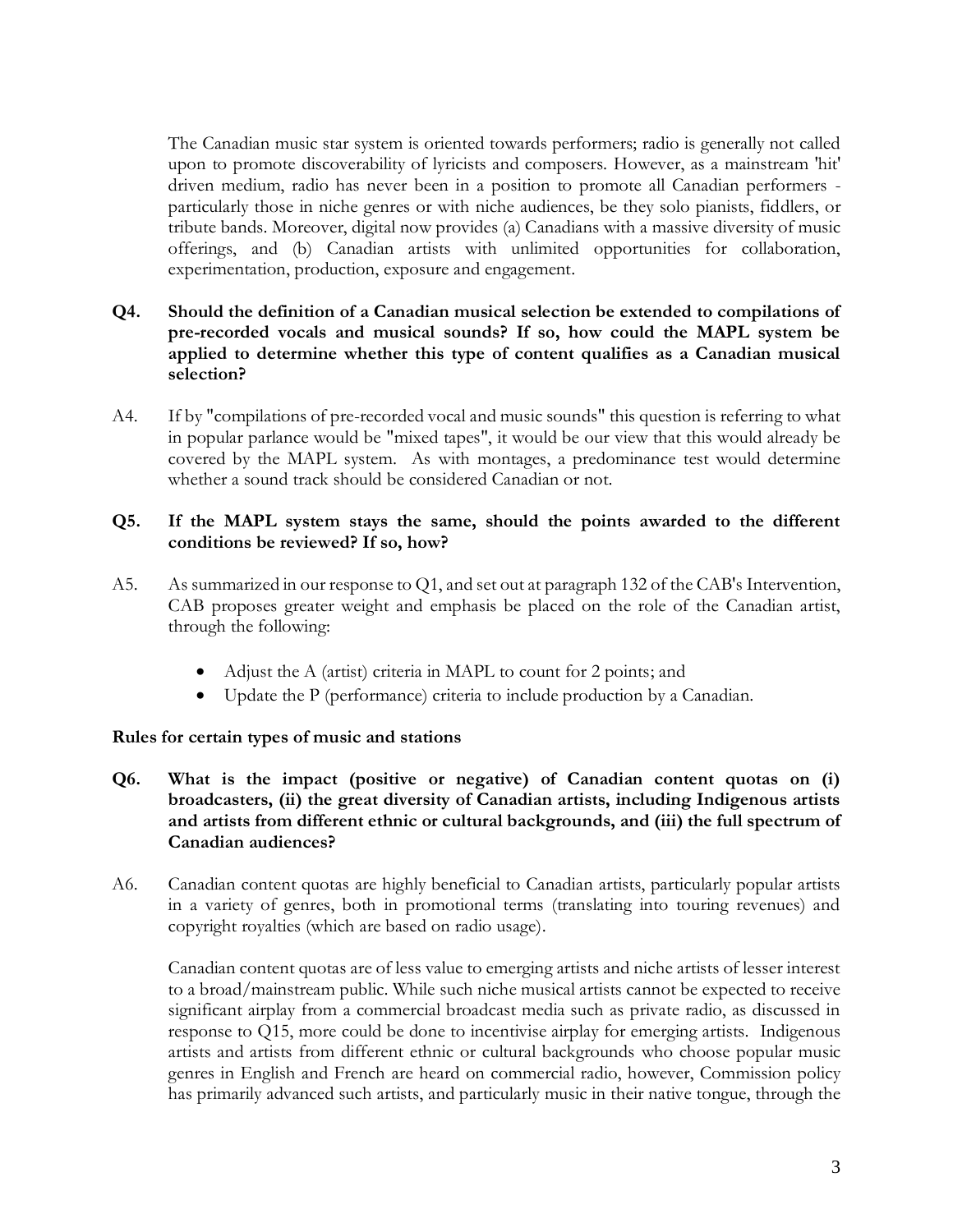licensing of ethnic and native radio stations. Going forward, incentives to encourage greater airplay on mainstream commercial radio of Indigenous artists and artists from different ethnic or cultural backgrounds may well be appropriate.

Canadian audiences have arguably benefited from Canadian content quotas to the extent that they resulted in a greater diversity of Canadian artists receiving airplay. The demonstrated downside, however, has been over-exposure or burn out of certain Canadian artists and musical selections, that by virtue of Canadian content quotas receive far greater than "marketbased" levels of airplay. As discussed at paragraphs 119 to 125 of the CAB's Intervention, as this has been one of the causes of Canadians abandoning radio for other music options, including online streaming, the impact of current Canadian content quotas on broadcasters is increasingly negative.

- **Q7. Are the existing Canadian content quotas listed below still appropriate to ensure that Canadian artists, including Indigenous artists or artists from different ethnic backgrounds have a prominent place on commercial radio? If not, what would you replace the quotas with? For example, should there be different thresholds or a completely different regulatory tool? Please explain your reasoning and provide supporting evidence.**
	- **1. Content category 2 – Popular Music: 35% in a broadcast week; 35% from 6:00 a.m. to 6:00 p.m., Monday to Friday**
	- **2. Content category 3 – Special Interest Music: 10% in a broadcast week**
	- **3. Content subcategory 31 – Concert: 25% in a broadcast week**
	- **4. Content subcategory 34 – Jazz and Blues: 20% in a broadcast week**
- A7. The CAB recommends that the Canadian content (Cancon) quota for content category 2 (popular music) be reduced to 25%, to strike a more effective balance between promoting popular Canadian music and ensuring music based popular Canadian commercial radio stations can compete with unregulated foreign music platforms.

The CAB also recommends that the Commission update the 5% Cancon relief policy for oldies formats. This rule was first implemented over 20 years ago at which time the benchmark year was set at 1981 to qualify for the exemption. Today it is clearly two decades out of date, and should be moved from 1981 to 2001. To keep it in sync with competitive realities, going forward, we recommend that the benchmark year become a floating benchmark that is calculated by subtracting 20 years from the current date.

To the extent they remain, the CAB recommends that the Canadian content quota levels for other music categories be reduced by a similar percentage, namely:

- Content category  $3$  Special Interest Music:  $7\%$  in a broadcast week;
- Content subcategory 31 Concert: 15% in a broadcast week; and
- Content subcategory  $34 \text{Jazz}$  and Blues:  $10\%$  in a broadcast week.

# **Q8. Are Canadian recordings in specialty genres (content category 3) still limited and difficult to find? Please provide supporting evidence.**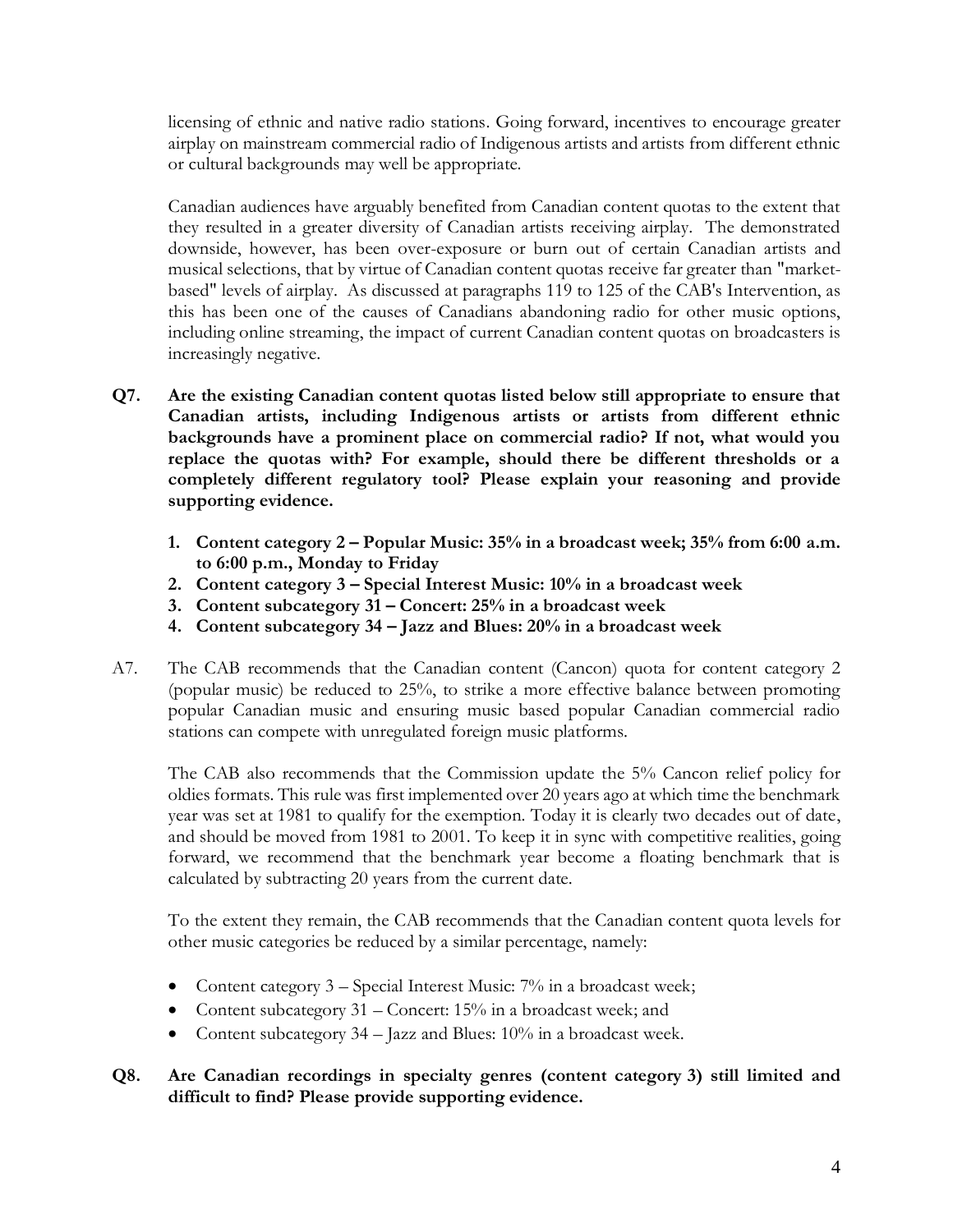- A8. Quality Canadians recordings can still be limited and difficult to find in specialty genres. Moreover, overly stringent application of definitions can lead to specialty recordings not being deemed as such. Radio programmers report, for example, that in the blues genre, content subcategory 34, CRTC analysts have rejected tracks by Healey and Phillip Sayce. In classical music, the same rejection took place with a recording by Canadian Jan Lisiecki's "Beethoven: Complete Piano Concertos", despite receiving a 2020 Juno Award nomination for Classical Album of the Year: Large Ensemble.
- **Q9. Given the challenges of categorizing musical selections and the strong competition that specialty music stations face, the Commission is questioning the need to maintain music categories and is wondering what the impact of eliminating musical genres would be on musical diversity in the market. Since music categories apply to all broadcasters (campus and community stations, Indigenous stations, ethnic stations, specialized radio stations (Christian music), and CBC/SRC public radio stations), the Commission is asking broadcasters for input on this particular issue.**
- A9. CAB members agree, that as an immediate step, following this review, the Commission should eliminate requirements for content category 3 on non-specialty format stations, for any such station that has completed a first term of licence. This would be consistent with current Commission policy that requires a station to fulfil commitments central to licensing for a full term of licence, but eliminate the ongoing competitive disadvantage inherent in these requirements.

The CAB submits however that stations awarded a specialty licence (in any applicable format) through a competitive licensing process or with clear commitments as set out in conditions of licence should continue to require approval from the CRTC to switch out of a specialty format. Such stations have applied for and accepted a specialty format, and proposed that specialty format – and the diversity it provides – as a material public policy benefit. Many operators in smaller or overlapping markets also believe that stations should not be able to switch out of a specialty format without an opportunity for assessment of impact.

Accordingly, while the CAB believes that there should be no barriers to switching into a specialty format, any licensee operating in a specialty format (i.e. made a commitment to the Commission, and has a condition of licence (COL) to that effect) should continue to be required to seek CRTC approval to switch out of that specialty format. A licensee that never applied to operate in a specialty format (i.e. never made a commitment to the Commission, or have a COL to that effect), but chose to operate in one anyway, would not be required to seek CRTC approval to flip out (i.e. no application), as is the case now with music formats.

# **Q9. 1) If music genres (content categories 2 and 3) were eliminated, what would be the impact on musical diversity and the regulatory burden of commercial radio stations?**

A9. 1) The CAB interprets this question as asking about the effect of eliminating content category 3 specific Canadian content requirements.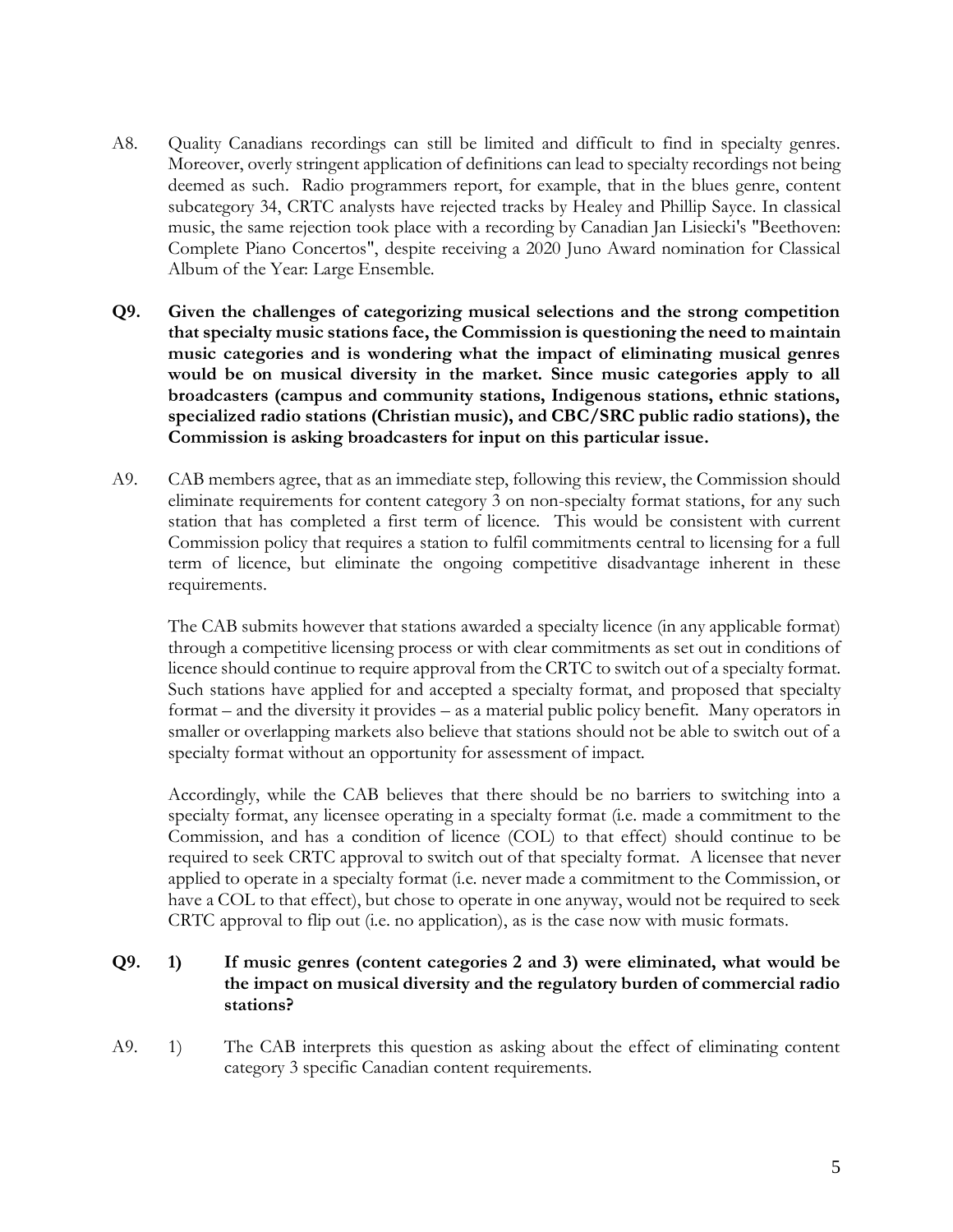Eliminating requirements for content category 3 on non-specialty stations would not have a material effect on musical diversity, given that they tend to represent a relatively small percentage of music played by such stations, but would reduce regulatory burden from both an administrative and competitive impact basis.<sup>3</sup>

Allowing specialty stations to abandon their specialty formats in favour of popular music formats does however risk reducing diversity and increasing mainstream format competition at the precise time that commercial radio stations are trying to recover from the worst economic period of their existence. A jazz or Christian station that adopts a mainstream popular music format means both a loss of that format in the market mix, and the introduction of a new competitor. While larger market broadcasters generally believe the benefits of reduction in regulatory burden outweigh any such competitive impact, smaller market broadcasters are concerned.

- **Q9. 2) Should certain musical genres be protected to ensure that particular content types remain available for defined markets and audiences (e.g., classical music or sport)? If so, specify the types of content, the markets and the reasons that would justify this protection.**
- A9. 2) The CAB has no comment on a clearly definable market and/or audience-based rule for musical genres at this time.
- **Q9. 3) If the Commission were to eliminate music genres and impose a single Canadian content and FVM quota on commercial radio stations, what would be the appropriate thresholds for the broadcast week and peak listening hours?**
- A9. 3) The imposition of a single Canadian content and FVM quota on commercial radio stations regardless of music genre would have to be low enough so as not to effectively force former specialty music stations to abandon their formats. A Canadian content quota of 15%-20% would be appropriate in such circumstance, applicable to the proposed expanded broadcast week and peak listening hours set out in response to Q13, below. A FVM quota would have to be in the 45% range.
- **Q9. 4) Music categories and subcategories are also used by non-commercial stations, namely campus and community, Indigenous, ethnic, and CBC/SRC public radio stations, notably to calculate Canadian content. What would be the impact of eliminating music genres on these stations?**

<sup>3</sup> A typical content category 3 commitment would be in respect of 10% of musical selections. The Commission has been prepared to remove category 3 requirements after a first term of license, but has required evidence of "economic need", which is not always easy or practical to demonstrate. See, for example, decisions related to CKLO-FM Londo[n https://crtc.gc.ca/eng/archive/2019/2019-100.htm](https://crtc.gc.ca/eng/archive/2019/2019-100.htm) and CISO-FM Orillia [https://crtc.gc.ca/eng/archive/2020/2020-181.htm.](https://crtc.gc.ca/eng/archive/2020/2020-181.htm) In the CISO-FM Orillia Decision, the Commission concluded that

<sup>&</sup>quot;the applicant has demonstrated sufficient economic need to justify the amendment", noting that the licensee had suffered significant financial losses in the past five years. In the CKLO-FM London Decision, the Commission noted that "while Blackburn did not cite an economic need in its application, the Commission acknowledges that the deletion of the conditions of licence would ease the competitive imbalance that the station has faced in the London market."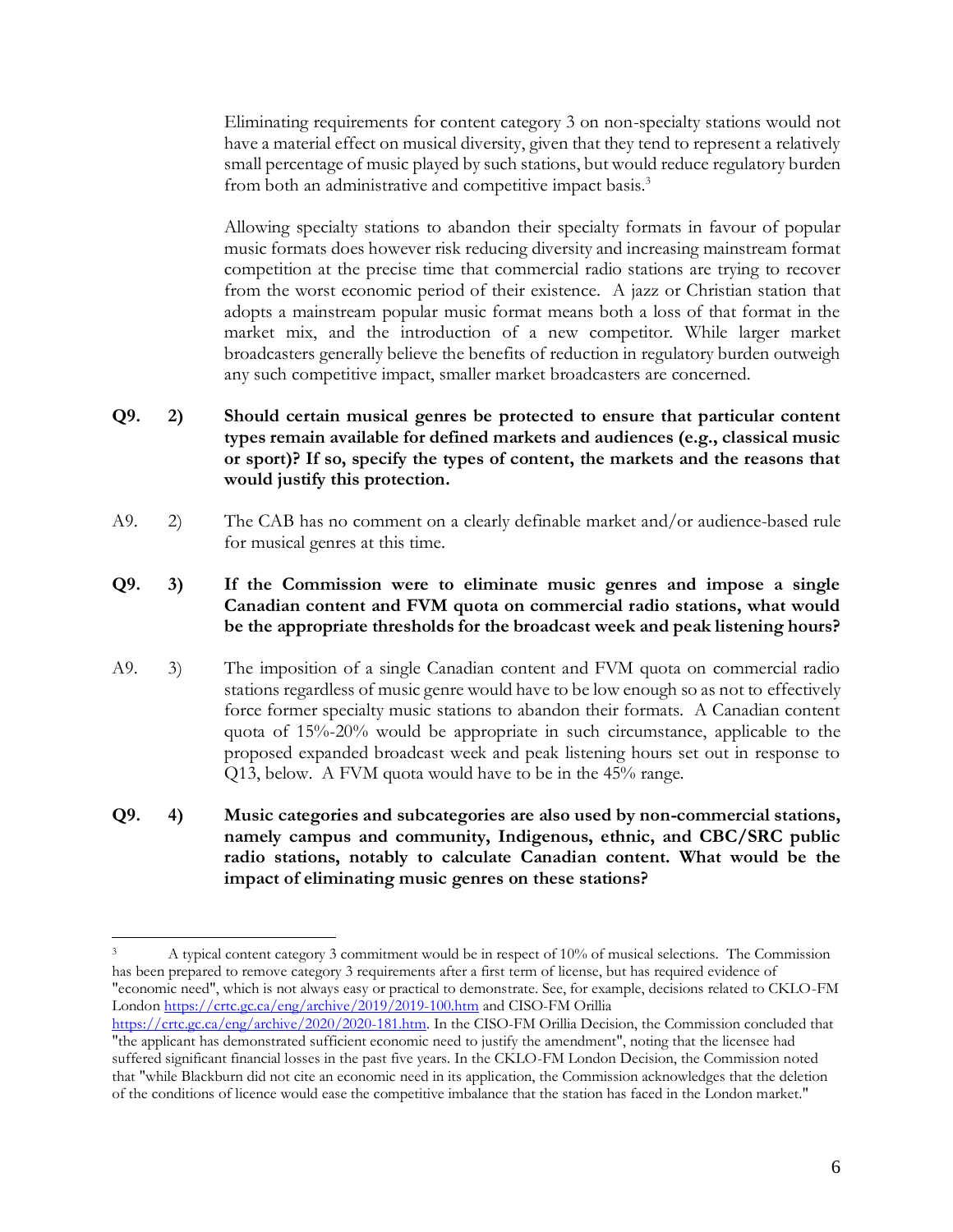A9. 4) Music categories and subcategories arguably play a lesser role vis-à-vis competitive impact when the target audience is clearly identified. An ethnic station targeting a distinct ethnic audience in ethnic languages, or an indigenous station serving an indigenous audience in indigenous languages, would have limited impact on commercial English or French-language stations regardless of the genres of music played. Without language, advertising or other safeguards, however, eliminating genre requirements may lead stations to abandon their distinct audiences or content niches, to compete directly commercial English or French-language stations. Given this risk, the CAB would oppose a wholesale elimination of genre requirements on such stations at this time.

## **Q10. One proposal put forward in the FVM proceeding was to move the following three genres of music from content category 2 to content category 3:**

- **Country and country-oriented (content subcategory 22);**
- **Urban, including techno, house, drum 'n' bass, jungle and other electronic music (content subcategory 21); and**
- **Hip hop and rap (content subcategory 21).**
	- **1. To what extent would moving these genres of music spur the creation of new specialty stations and foster diversity in music formats?**
	- **2. To what extent would is there genuine interest in launching specialty stations among both English- and French-language broadcasters for these musical genres?**
- A10. The CAB does not support this proposal. It would lead to more rather than less regulation, including potential requirements for approval should a popular music station wish to change its format to country or urban. Instead we propose that content category 3 requirements be eliminated for non-specialty format stations (see Q9 above), allowing the greatest possible flexibility in popular music formats.

## **Q11. To what extent does the categorization of musical genres as set out in Broadcasting Regulatory Policy [2010-819](https://crtc.gc.ca/eng/archive/2010/2010-819.htm) promote the discovery of a wide variety of Canadian music, including music by Indigenous and French-language artists? Should the Commission consider adding or modifying some music subcategories?**

A11. Except in the case of distinct specialty formats, greater categorization of musical genres cannot in itself promote the discovery of a wide variety of Canadian music, including music by Indigenous and French-language artists.

A broadcast medium, such as commercial radio, cannot be expected to be a major vehicle for discovery of culturally specific music sub-categories. Incentives and targeted government funding, and in particular music streams provided by the public broadcaster, are a more appropriate vehicle.

#### **Q12. What other measures, regulatory or non-regulatory, might the Commission consider to encourage the discovery and broadcast of new music formats?**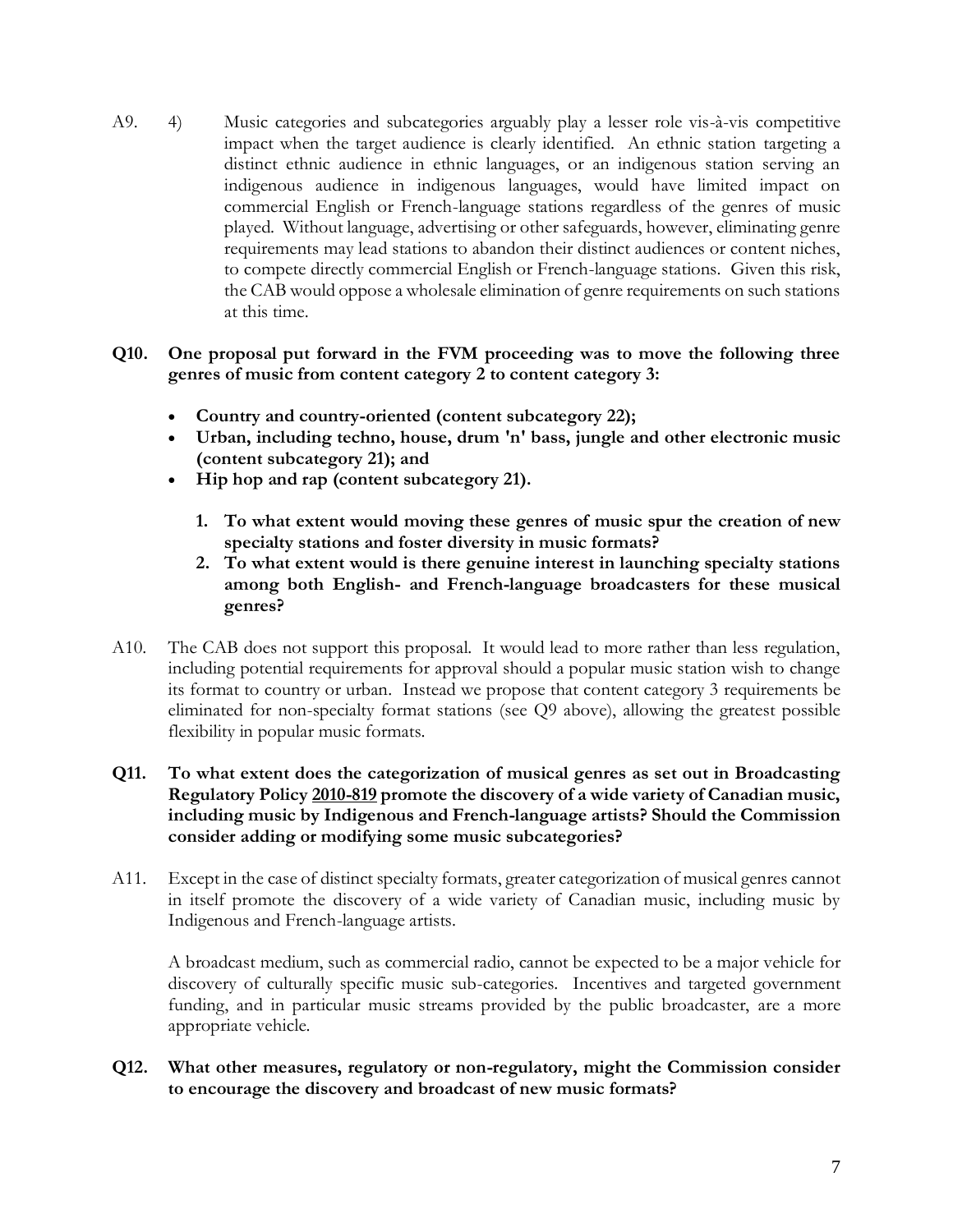A12. As discussed in our Intervention, with increasing availability and use of digital platforms, Canadians have a plethora of options available to them to discover and listen to music. The public policy challenge is not content diversity generally, it is the availability of underrepresented or financially challenged and Canadian or FVM content. In this environment, greater reliance on market forces rather than regulatory measures, and increased common ownership are the two most important tools at the Commission's disposal to encourage the discovery and broadcast of new music formats on commercial radio.

The Bob/Jack Classic Hits format, Indie 88's new and emerging artist format, the introduction of Flow in Toronto the Hip-hop/urban format and Elmnt FM (Ottawa and Toronto) for aboriginal content are examples of new diverse formats introduced by commercial radio stations, based on their assessment of commercial potential, in the last two decades.

It is a well understood operating principle that an operator owning multiple stations in a given market is incentivized to make them both as different and, together, as popular as possible. In radio, this leads to operators maximizing the distinctions and separate demographic appeal of each station in a local operating group in order to maximize overall revenues.

In contrast, competing stations owned by different operators have a tendency to overlap – each seeking to have the largest possible share of the most popular formats and target demographics.

The role of public broadcaster in music discovery and broadcast of new formats should also not be underestimated. Evidence from its recent licence renewal proceeding suggests that CBC/Radio Canada plays an important role in this regard on radio and digital streaming music platforms, although some of the Corporation's digital playlists appear to fall short in the Canadian content department.<sup>4</sup>

# **Q13. Do the current peak listening hours (6:00 a.m. to 6:00 p.m., Monday to Friday), which are subject to Canadian content quotas (35%), allow for maximum access to and promotion of Canadian content, and why? If not, should the peak listening hours for Canadian content be changed, and how?**

A13. As set out in the Music Report at Appendix H to the CAB's Intervention, current peak listening hour regulation of Canadian content does not accurately reflect today's prime time listening window. Commercial radio now identifies morning drive as starting at 5 a.m. during the week. Key morning show talent start their shows at either 5 a.m. or 5:30 a.m., not 6 a.m. Station advertising rate cards reflect this in their time blocks. The reality is that today's work environment features flexible and often longer working hours, the result of which is more and more tuning taking place prior to 6 a.m. Similarly, the current industry afternoon time block is 3 p.m. to 8 p.m. for sales purposes, which again accounts for the increase in duration of work workforce hours. In particular, there is a significant amount of tuning taking place up to 7 p.m.

For these reasons, the CAB proposes that the current peak listening hours for the purposes of Canadian content quotas be extended from 6:00 a.m. to 6:00 p.m. to 5:00 a.m. to 7:00 p.m.,

See, for example, OAB Intervention, BNC 2019-379.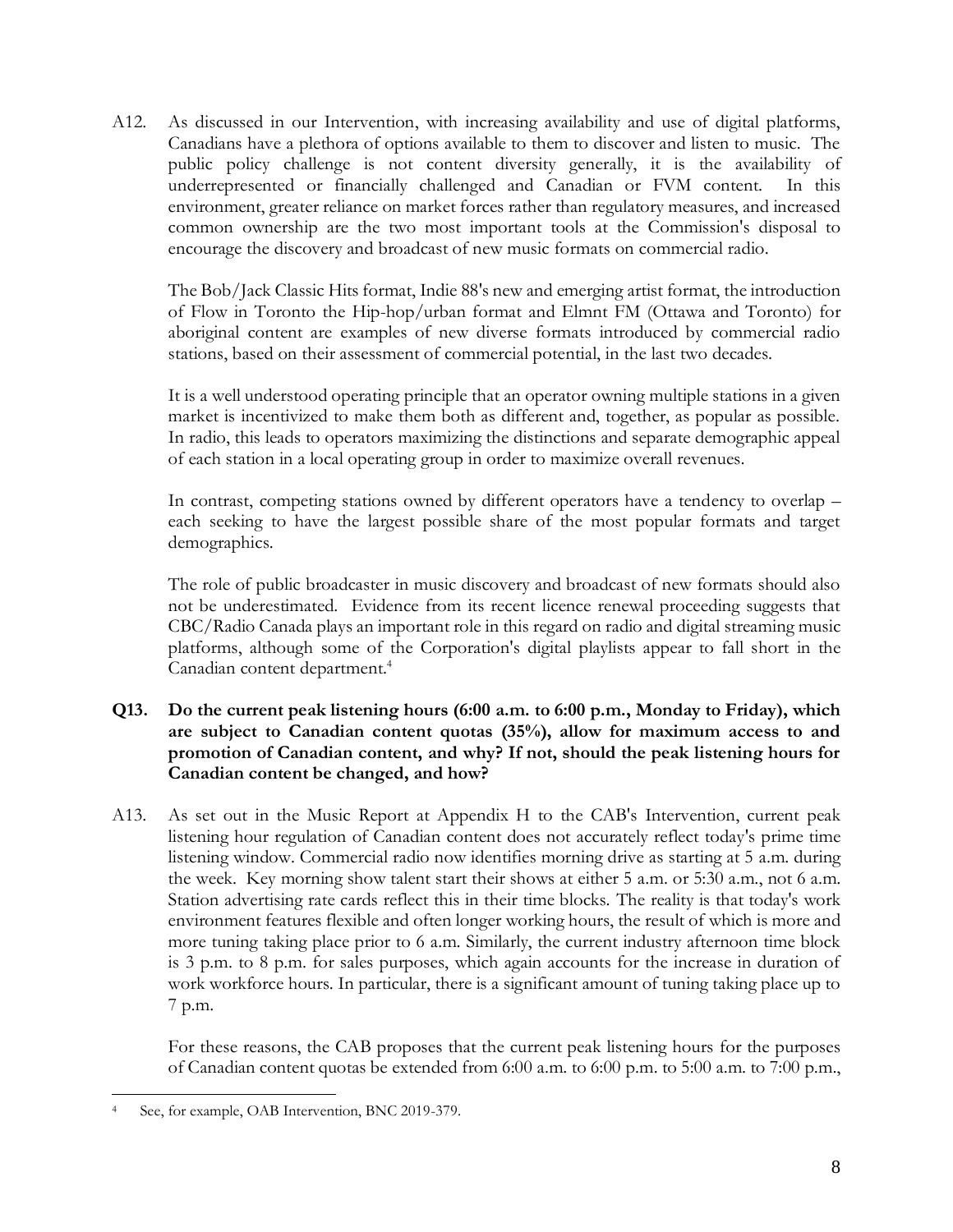Monday to Friday. In addition to reflecting listening and advertising market realities, such an extension would provide commercial radio broadcaster a modicum of increased flexibility in the scheduling of Canadian music selections.

The CAB notes that the Commission has not asked questions concerning current broadcast week requirements. For the sake of completeness, we will therefore make some observations here.

In the Create TV Policy,<sup>5</sup> the Commission concluded that exhibition requirements "will be a less and less effective tool in an increasingly on-demand environment", and decided that, for television, exhibition requirements would only "remain for those time periods where they have the most impact". The CAB accepts that there are significant content and operational differences between commercial radio and television, and is not suggesting that such conclusions be automatically applied to the commercial radio regulatory framework. However, it is clear that commercial radio-like exhibition requirements do not currently apply, and are unlikely ever to be applied, to competing foreign online audio services and platforms. Therefore, the notion of applying commercial radio exhibition requirements to "those time periods where they have the most impact", or at least providing greater flexibility in meeting those requirements, is an appropriate policy shift for the Commission to consider. For commercial radio, the CAB submits that the time period that would have the most impact and provide the most flexibility to compete would be if the Commission adopted a single period for Canadian content quotas, namely an extended broadcast week, 5 a.m. to 1 a.m. Monday to Sunday. This would be more reflective of general radio listening hours and maximize programming flexibility. At minimum, the CAB proposes that if the Commission chooses to retain both broadcast week and peak listening hour requirements, that both be on the extended bases herein described.

- **Q14. In the FVM proceeding, some parties proposed changing the existing peak listening hours for FVM (6:00 a.m. to 6:00 p.m., Monday to Friday) as follows:**
	- **add additional peak listening hours on weekends (9:00 a.m. to 6:00 p.m., Saturday and Sunday), during which the broadcast quota would also apply; or**
	- **extend the existing peak listening hours to include weekends (6:00 a.m. to 6:00 p.m., Monday to Sunday).**

# **Should the current peak listening hours for Canadian content be changed as described in either of the above proposals? If so, please specify the proposal and suggest Canadian content levels.**

A14. The CAB does not support the imposition of additional FVM requirements for weekends. Those periods are already subject to an overall FVM quota level of 65%. The CAB's proposal to extend the weekday prime time period, as set out in response to Q13, is more reflective of Canadian consumer listening patterns.

<sup>5</sup> <https://crtc.gc.ca/eng/archive/2015/2015-86.htm>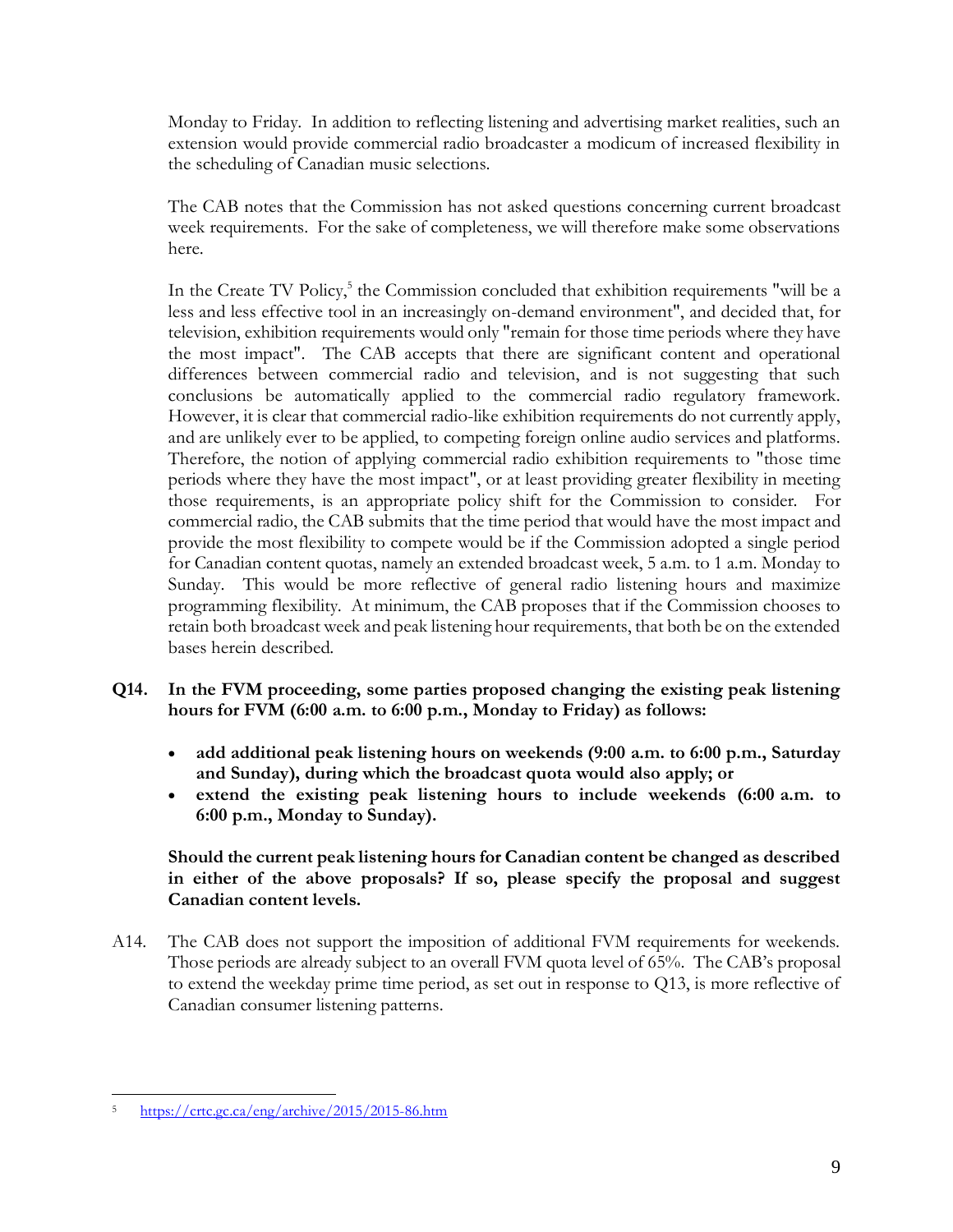#### **Policy on emerging artists**

## **Q15. In your opinion, how can commercial radio contribute more or differently to the support and discovery of emerging Canadian artists?**

A15 As discussed in our Intervention at Sections III and IV, commercial radio can and agrees it is in a position to contribute more and differently to the support and discovery of emerging Canadian artists. However, its ability to do so is constrained both by its financial condition and the reality that new prescriptive regulations risk making radio stations less attractive to their audiences, less viable and hence less competitive. This is especially so considering the capacity of radio's digital competitors to promote music discovery in a way that is customized to each listener thanks to on-demand technology and advanced algorithms.

The CAB accordingly urges the Commission to consider only incentive-based schemes in respect of the new approaches to support and discovery of emerging Canadian artists. This would be consistent with additional tools established by the CRTC in 2015 to "incent the promotion of Canadian [Television] programming", its thinking as set out in *Harnessing Change*, and the Government's proposed approach for Bill C-10.<sup>6</sup>

The cornerstone of the incentive-based approach recommended by the CAB would be a new 150% emerging artist airplay credit that would entitle each qualified emerging artist to an additional 50% spin count (i.e. 1.5 spins) that would count towards their minimum weekly Cancon commitment of 25%.

As outlined in the Music Report, an artist would be considered "emerging" when a period of five years or less has elapsed since the release of the artist's first commercially marketed title.

Commercial radio's financial support for emerging Canadian artists is primarily accomplished through Canadian Content Development (CCD), as discussed at Q35 to Q45 below.

# **Q16. Are the existing definitions of English- and French-language emerging Canadian artists still appropriate? If not, how should they be changed?**

A16. The current definition for English-language emerging Canadian artists was established by the CRTC in 2011 on the basis of proposals made by the CAB and the Canadian Independent Music Association (CIMA), the core of which is:

> An artist would be considered an "Emerging Canadian Artist" if he/she is Canadian (that is, meets the "A" criterion of the MAPL system) and has never previously charted or reached the Top 40 position on the music charts listed

<sup>6</sup> See, *Create Policy*, Part A, [https://crtc.gc.ca/eng/archive/2015/2015-86.htm,](https://crtc.gc.ca/eng/archive/2015/2015-86.htm) *Harnessing Change*, Conclusions, at Section 4, and Potential Options. The draft Direction, while not definitive, is clearly indicative of current government policy. It calls on the Commission to "use flexible, dynamic, and incentive-based regulatory tools … ensuring that greater weight be afforded to supporting objectives that would not otherwise be met by the market." *Preliminary Draft Direction, as of August 2020*, s. 8.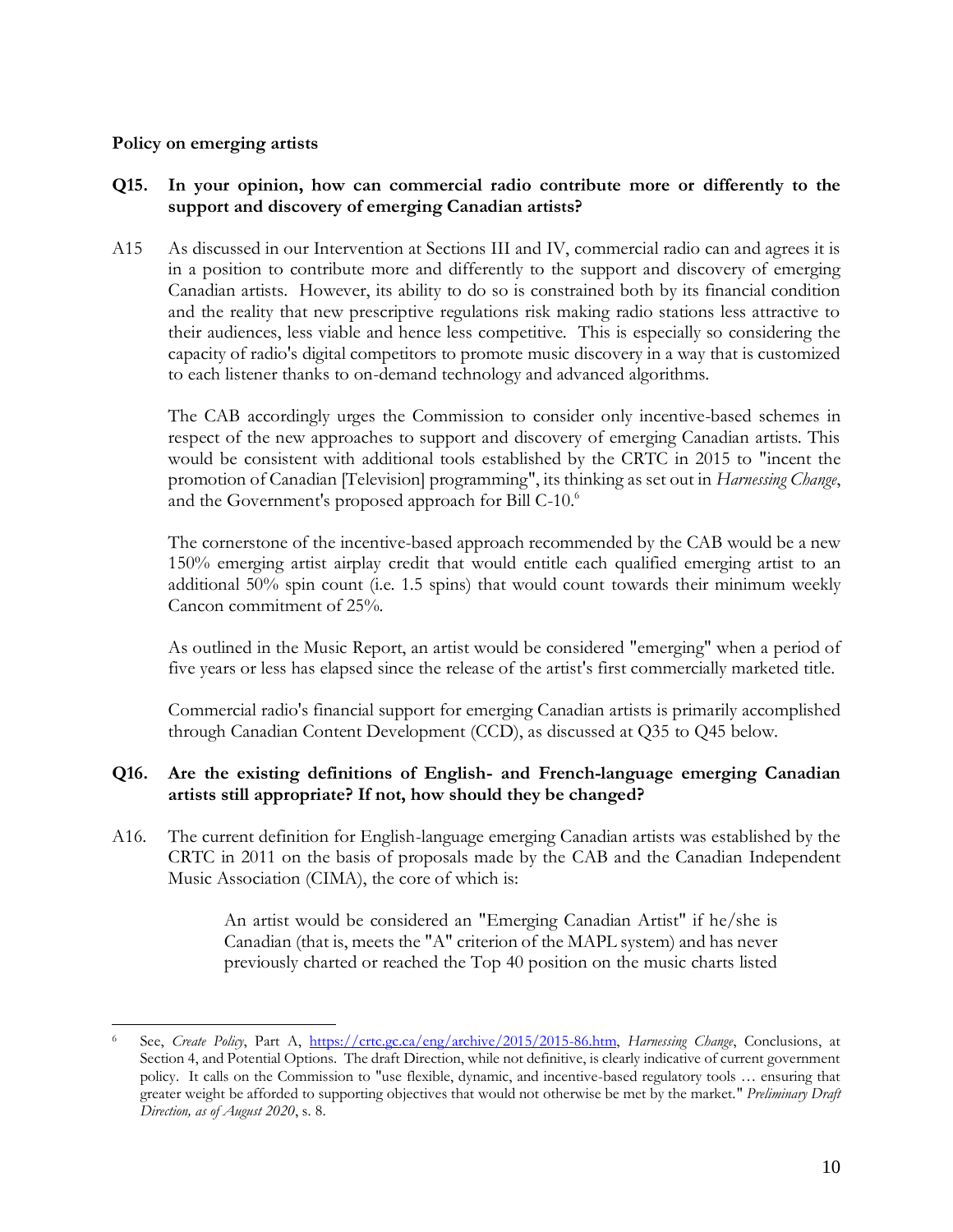in Schedule A or the Top 25 position on the music charts listed in Schedule B.

An artist would retain the status of "Emerging Canadian Artist" for a period of 36 months from the date he/she reaches the positions on the music charts mentioned above.<sup>7</sup>

Similarly, the current definition for French-language emerging Canadian artists was established by the CRTC in 2011 on the basis of proposals made by the CAB and the *Association québécoise de l'industrie du disque, du spectacle et de la vidéo* (ADISQ), the core of which is:

A Canadian French-language artist shall be considered an emerging artist until one of the following thresholds has been reached:

- A period of 6 months has elapsed since sales of one of the artist's albums have reached Gold Record status according to SoundScan.
- A period of 48 months has elapsed since the release of the artist's first commercially marketed album.

The acceptance of these proposed definitions was preceded by a 2008 initiated review of options, in which the Commission considered the following objectives as fundamental:

- the definition or definitions should be based, to the extent possible, on a combination of the most relevant measures of popularity, such as airplay, sales, airplay and sales, etc.;
- the definition or definitions should be based on information easily accessible to all in order to allow broadcasters of all sizes and the Commission itself to monitor the level of musical selections by emerging artists on station playlists; and
- the definition or definitions should strike a balance between the achievement of meaningful name recognition of artists by radio listeners and consumers of recorded music and ensuring a constantly refreshing roster of emerging artists.<sup>8</sup>

At that time, the Commission took the "preliminary view that, for English-language artists, a definition based on the highest position attained by artists on the trade charts used by the Commission to determine hits appears to be the most practical" and suggested a similar chartbased approach "might be appropriate" for French-language artists.<sup>9</sup> The Commission also took the preliminary view that a "Top 40, under one year" definition of an emerging artist, as proposed by the CAB in the 2006 radio, review would strike an appropriate balance.

In confirming the current definitions in 2011, the Commission did not specifically comment on its reasons for acceptance of the proposals to extend the duration for eligibility of emerging artists to up to three years from charting (English) and up to four years post commercial release (French).

[https://crtc.gc.ca/eng/archive/2011/2011-316.htm#b3,](https://crtc.gc.ca/eng/archive/2011/2011-316.htm#b3) at paragraph 5 and 8.

[https://crtc.gc.ca/eng/archive/2008/pb2008-16.htm,](https://crtc.gc.ca/eng/archive/2008/pb2008-16.htm) paragraph 8.

Ibid, paragraphs 10-11.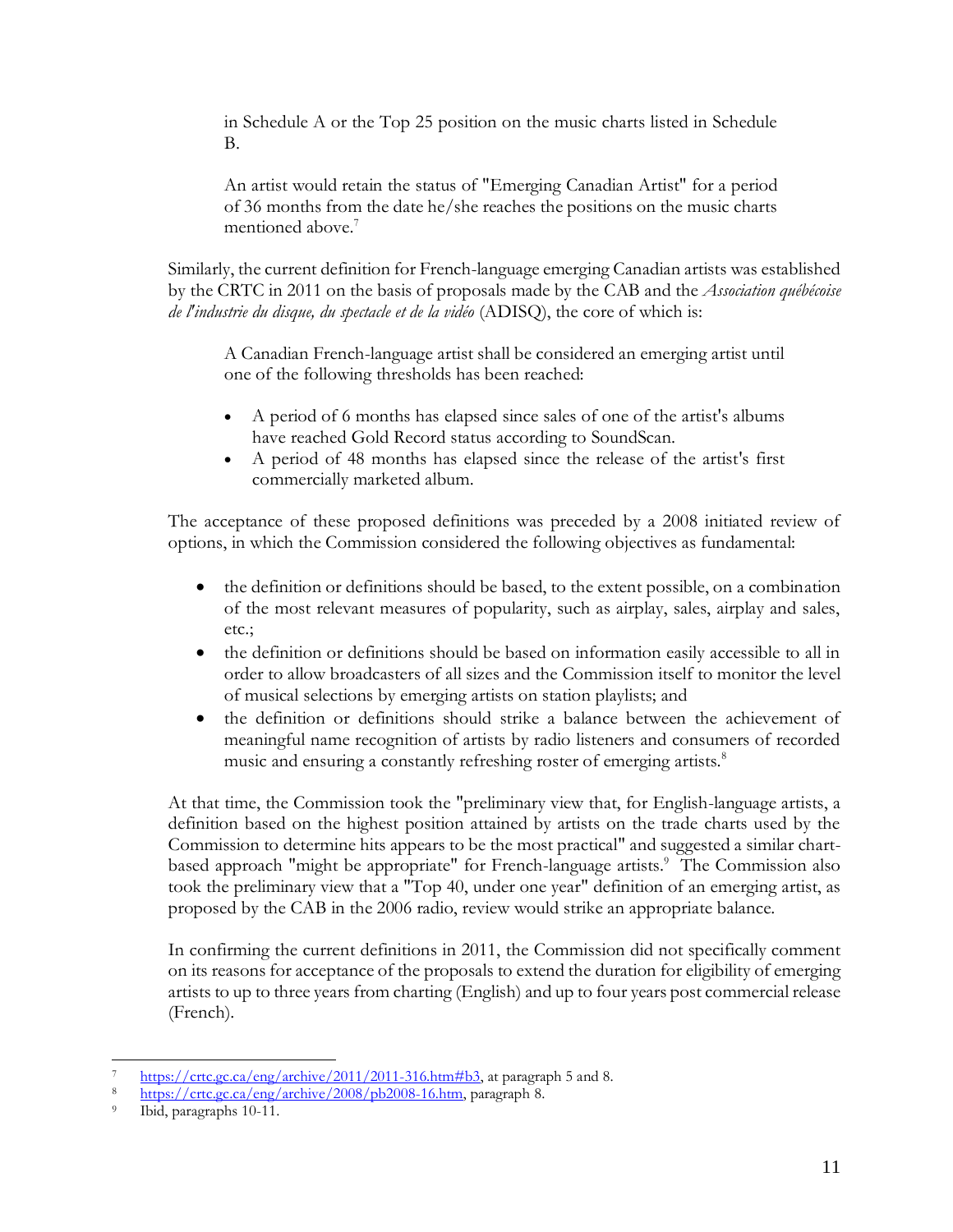As evident from CAB's response to Q15, the CAB's recommended definition of emerging artist for the purposes of the proposed 150% emerging artist credit would:

- 1. exclusively adopt the commercial release metric currently used to define one of the French-language emerging artist thresholds; and
- 2. adopt a common five period in which an artist would be considered "emerging" for both French- and English-language musical artists.

The CAB believes that this amended definition would strike a better and more appropriate balance between the Commission's 2008 stated objectives for the audio environment of today and tomorrow.

- First, it would be a simpler approach, consistently used for both French- and Englishlanguage musical artists;
- Second, in using the more standard and commonly understood metric of "commercial release", it would avoid being subject to the increasing variability and unpredictability of music charts, and be based on when an artist truly 'emerges' rather than when they merely hit a threshold of popularity; and
- Third, in using a standard five-year period from commercial release, it would provide sufficient time for an artist to break through.

# **Q17. Should an artist who decides to launch its career in Canada's other official language be granted a new emerging Canadian artist status? What about an artist who decides to launch their career in an Indigenous or non-official language?**

A17. The CAB agrees that some accommodation could be given to re-granting emerging status to an artist that re-launches in a new language and can demonstrate that their previous career provides no material cross-over benefit or name recognition. The CAB would be inclined to support any incentive-based proposal of this nature.

## **Q18. Should the Commission impose quotas requiring the broadcast of music by emerging artists? If so, what should be the percentage be? How should this type of programming be measured for monitoring purposes? How should the percentage vary depending on a station's music format or language?**

A18. No, this would be neither a practical nor effective means of promoting the airplay of emerging artists.

From a purely practical perspective, the Commission does not control product flow available to radio, nor does it mandate sub-quotas of Canadian selections released by independent or major international labels operating in Canada. At any given time, the number of genre appropriate emerging artists available to broadcasters may vary significantly.

Moreover, holding broadcasters to a defined emerging artist quota would stifle diversity of formats and further hamper our ability to compete with non-regulated streaming services.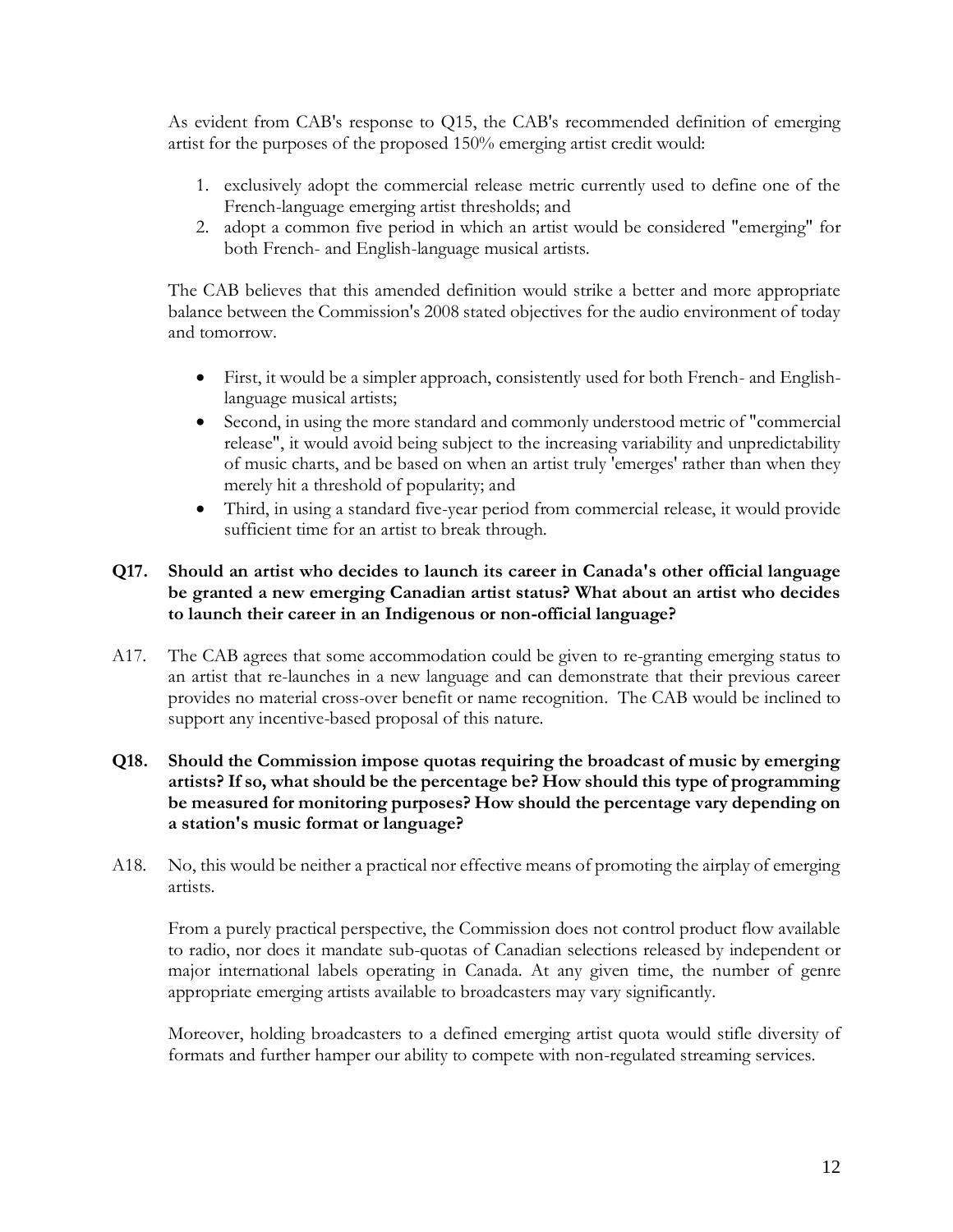An incentive-based approach, as recommended by the CAB at Q15 and which is the approach used by the Commission in its Create TV Policy, is a more appropriate regulatory mechanism for this second century of radio broadcasting.

**Q19. What mechanisms should be put in place to ensure that broadcasters do more to promote emerging artists and foster musical diversity? On which platform(s) should these mechanisms be implemented (e.g., over-the-air broadcasts, the station's website or social media)? How could these mechanisms be measured by the Commission for monitoring purposes?**

As noted at Q15 and Q18, any mechanisms should be incentive-based and, unless and until equivalent obligations to promote and support Canadian music are placed on foreign platforms operating in Canada, limited to Canadian commercial radio stations. There should be no express mechanisms or monitoring applied to station websites or social media.

Moreover, as a matter of principle, the Commission should resist increased micro-monitoring of broadcaster activity. Monitoring should be increasingly broad and look to whether policy objectives are being met generally, not at a specific platform or broadcaster level.

# **Policy on hits in bilingual markets**

# **Q20. Do you think the definition of a hit and the list of charts used to identify hits are still adequate? If not, what updates do you suggest?**

A20. As noted by the Commission, under Broadcasting Regulatory Policy [2009-61,](https://crtc.gc.ca/eng/archive/2009/2009-61.htm) a "hit" is defined as any musical selection that, at any time, has reached one of the Top 40 positions in the charts used by the Commission to identify hits. Paragraph 30 of that Policy states:

> Since the last policy review in 1997, several of the charts used to determine hits were discontinued. Given that the policy regarding the broadcast of hits remains in effect for English-language commercial FM radio stations serving the bilingual markets of Montréal and Ottawa-Gatineau and for campus radio stations, the Commission expands the lists of charts to determine hits to include Nielson BDS Country Spins Chart and the Billboard Canadian Hot 100 Chart. The Commission received no comments opposing the addition of the two charts. The list shall now read as follows:

- Nielson BDS Country Spins
- Billboard Canadian Hot 100
- Billboard Hot 100 Single
- Billboard Hot Country

The evolution of hit charts has continued since 2009. While the Commission adopted BDS, an increasingly dominant tracking tool in North America, including Canada, is MEDIABASE.

With the recent announcement by Billboard to now incorporate music video streaming data from Facebook users into its chart positions,<sup>10</sup> the net effect of this change will further

<sup>10</sup> <https://www.nme.com/news/music/billboard-charts-will-now-count-facebook-music-video-streams-2893595>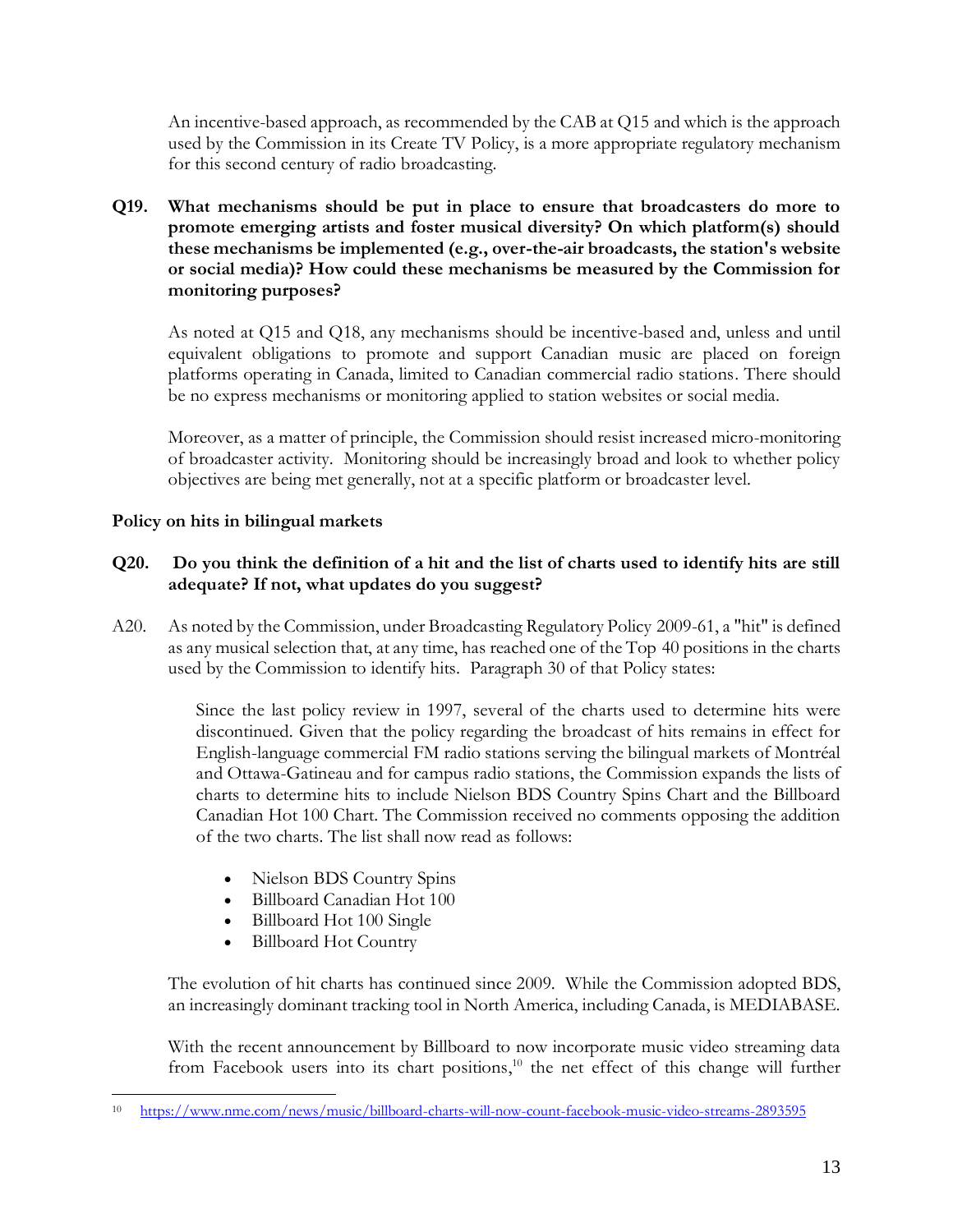accelerate a song's rise up the charts without regard to that song's relevance or airplay on commercial radio. In other words, a song could become a "hit" long before radio even decides to add the song to its playlist. This will further weaken radio's ability to compete against the digital streaming services already eroding its audience.

As CAB members have differing positions on an appropriate policy on hits in bilingual markets, the CAB takes no specific position on updates to the current definition of a hit at this time.

## **Q21. Can the method used to identify hits be simplified and standardized using industry standards? If so, which ones?**

- A21. The CAB takes no position on this issue at this time.
- **Q22. In your opinion, is the policy regarding the broadcast of hits still a relevant and efficient means of promoting linguistic duality in bilingual markets? If not, what policy changes or other regulatory means could the Commission apply?**
- A22. The CAB takes no position on this issue at this time.
- **Q23. If the quotas for hits were waived for English-language commercial radio stations in bilingual markets, should their French-language counterparts also receive regulatory relief (e.g., lower FVM quotas)? If so, how?**
- A23. Yes. We also note that there is precedent for such an approach. In 1974, a year after it was introduced, the Commission provided some relaxation in the FVM quota for bilingual markets. Effective September 1, 1974, French-language commercial stations operating in the bilingual markets of Montreal and Ottawa-Hull (now Gatineau) had a 65% FVM quota, and those operating elsewhere in Quebec had a 75% FVM quota. This distinction was eliminated in 1975, when the Commission introduced the uniform 65% quota for French-language stations that we have today.
- **Q24. What other innovative measures within the Commission's jurisdiction should be considered to help the commercial radio sector better support Canadian English- and French-language artists, to better meet the needs and interests of their listeners and reflect their culture, particularly with respect to linguistic duality?**
- A24. The CAB believes that incentive-based approaches, such as the emerging artist credit discussed at Q15 to Q19 are the only appropriate direct measures the CRTC should be considering. Generally reducing unnecessary regulatory burden, and granting greater operational and content flexibility, as discussed throughout CAB's Intervention is even more important. Without viability, there can be no support for public policy objectives.

It is also within the Commission's jurisdiction under the *Broadcasting Act, 1991* to regulate foreign streaming providers in Canada. Independent of passage of Bill C-10, the Commission should initiate a proceeding to introduce an appropriate regulatory framework on online digital media as soon as possible. This would allow both direct support for Canadian English- and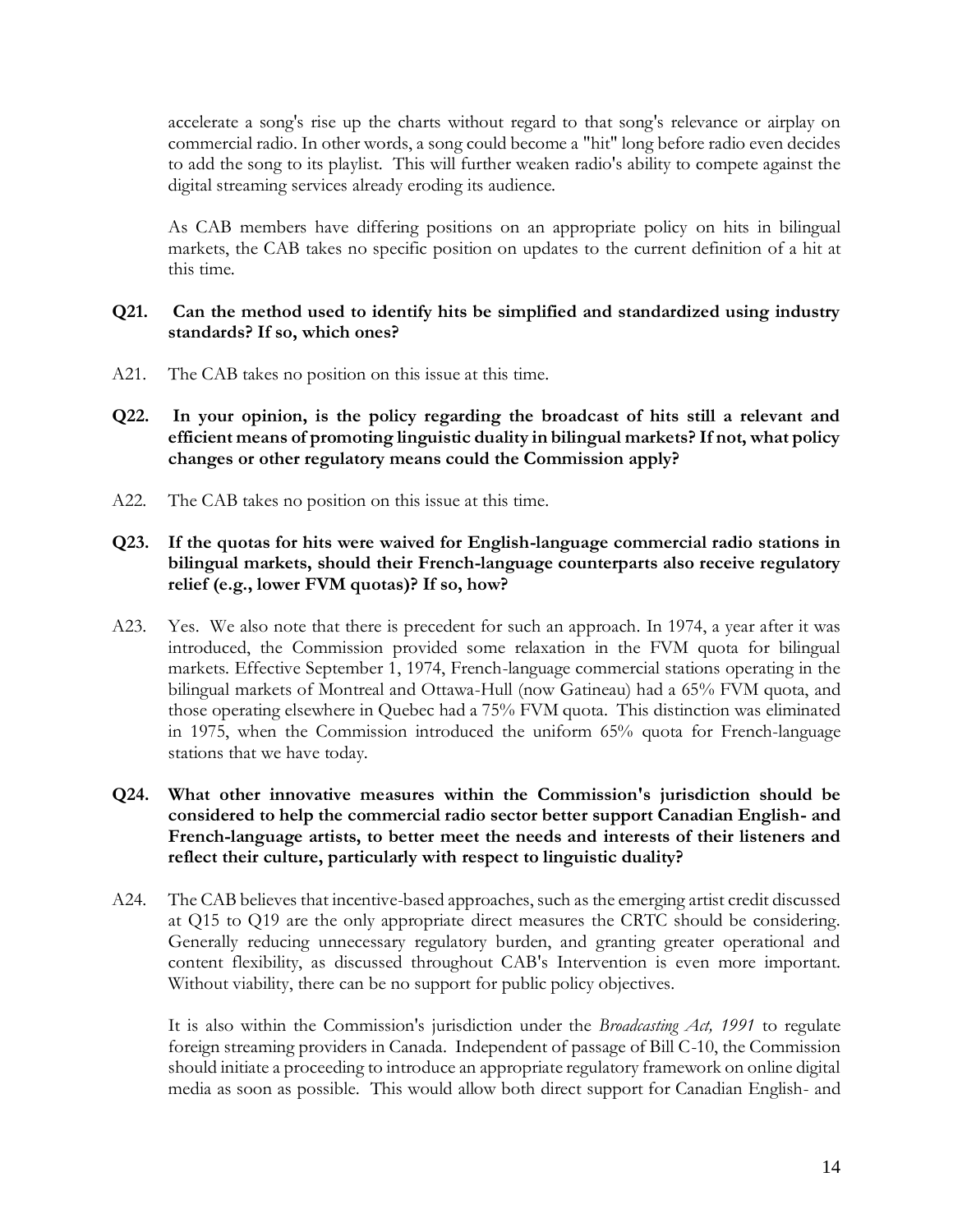French-language artists from such providers, and allow the Commission to implement a fair and equitable regulatory environment.

## **French-language music programming**

- **Q25. The Commission's practice has been to consider a musical selection as FVM if over 50% of the duration of the selection's vocal portion is in French. The Commission intends to codify this practice in the Regulations. Do you agree with this proposal?**
	- **1. If so, explain your reasoning.**
	- **2. If not, should the Commission's practice be more aligned with industry practices (e.g., integrating the calculation of lyrics into the metadata of songs)? If so, please explain what these practices are, and how they would work.**
- A25. The CAB believes that a predominance rule remains appropriate. The CAB is largely indifferent as to whether the Commission codifies this practice in the Regulations, but does not believe this to be a priority.

## **Q26. Are the current FVM quotas (65% during the broadcast week; 55% during peak times) still appropriate? Explain your reasoning.**

A26. The CAB generally believes that current FVM quotas are inflexible, increasingly unattainable and do not reflect current realities.

When first introduced by the Commission in 1973, as then led by Chair Pierre Juneau,<sup>11</sup> the broadcasting industry faced none of the competition from foreign audio and advertising platforms that it does today. Accordingly, the imposition of these requirements at that time were able to be made with little regard to the negative competitive impact on commercial radio stations.

The CAB notes that over the past ten years (2010 to 2019):

- French-language sound recordings have captured an average of 36.71 percent of total sales of sound recordings in Quebec; and<sup>12</sup>
- By contrast, English-language sound recordings generated an average of 58.54 percent of total record sales in Quebec.<sup>13</sup>

Moreover, a recent analysis of consumption of music via on line streaming services such as Spotify, Apple Music, Tidal, You Tube, Soundcloud and Amazon Music. reveals that the percentage of FVM being streamed represents only 0.6% of all streaming in Canada or under

<sup>11</sup> The measure took the form of a letter from the then President of the CRTC, Pierre Juneau, sent in August 1973 to the President of the CAB informing him that as of September 1, 1973, French-language commercial radio stations would henceforth be required to ensure that 75 percent of all popular music on their airwaves were French-language songs. To our knowledge, the Commission's decision at the time was not based on any analysis that enabled it to determine the level of the quota on the basis of factual data.

<sup>12</sup> L'Observatoire sur la culture et les communications du Québec, Rapport 2020, (2010-2019) page 11. <sup>13</sup> Ibid.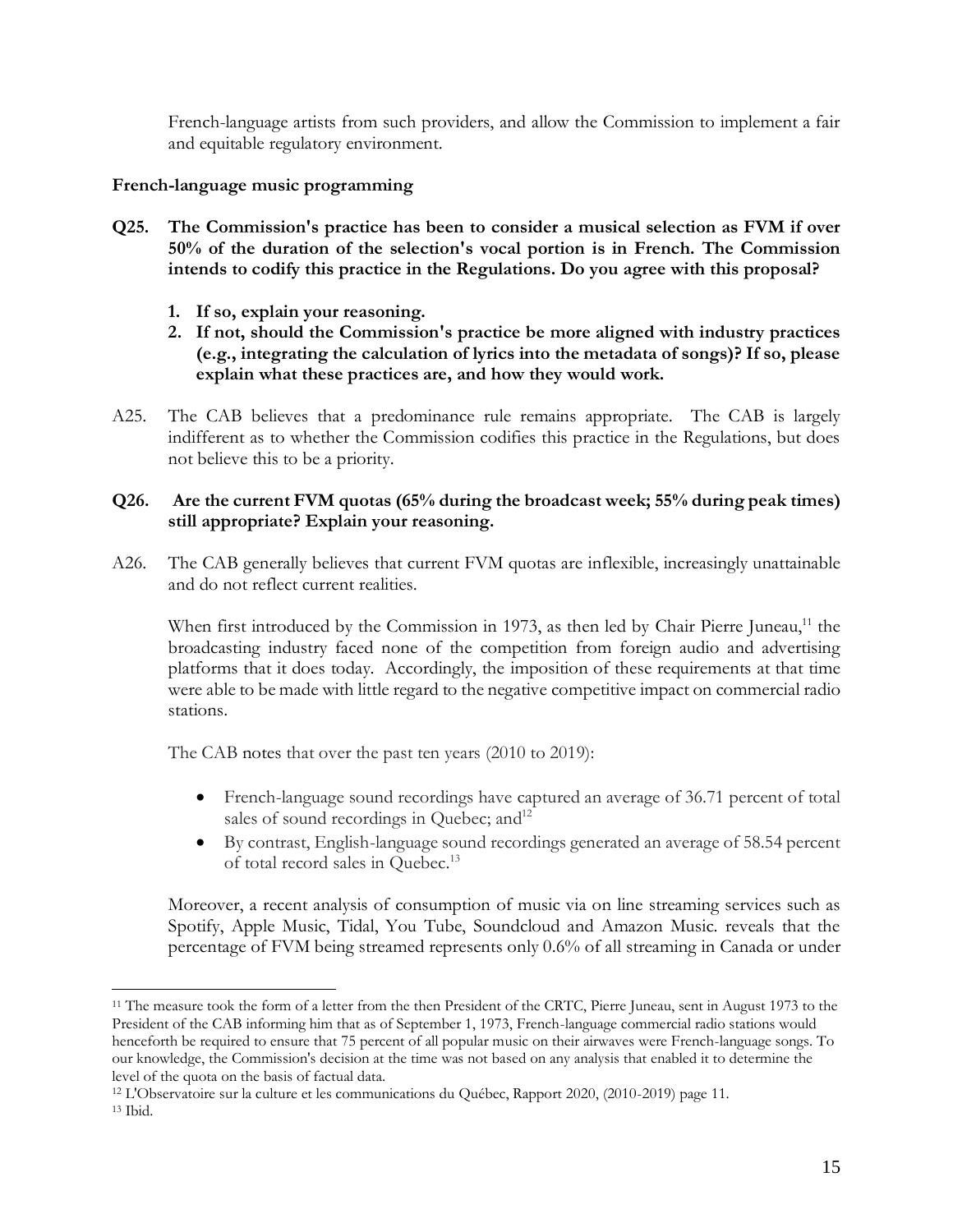2.6% of streaming by French-speaking listeners, significantly lower than the 7.2% streaming to Canadian content overall.<sup>14</sup>

This points to both the extent of the public policy challenge of maintaining FVM on popular media in Canada, and the considerable downside of a policy that attempts to address this challenge by imposing excessive FVM on regulated broadcasters that will just further drive audiences to unregulated alternatives.

# **Q27. Does the current peak time period (Monday to Friday from 6:00 a.m. and 6:00 p.m.) applicable to FVM quotas (55%) best support content access and promotion? If yes, why? If not, should the peak listening period for FVM selections be redefined? How?**

- A27. The CAB supports application to FVM quotas of the same proposed expansion of the peak time period for Canadian content (5 a.m. to 7 p.m.) as that set out in response to Q13 for the same general reasons.
- **Q28. In your opinion, should the current peak FVM listening period (Monday to Friday from 6:00 a.m. to 6:00 p.m.) be changed according to one of the following proposals? If so, please propose Canadian content thresholds for the chosen proposal.**
	- **Add an additional peak time period on the weekend (Saturday and Sunday from 9:00 a.m. to 6:00 p.m.) during which the broadcasting quota would also apply;**
	- **Extend the current peak time period to include the weekend (Monday to Sunday from 6:00 a.m. to 6:00 p.m.).**
- A28. The CAB does not support the imposition of additional FVM requirements for weekends. Those periods are already subject to an overall FVM quota level of 65%. The CAB's proposal to extend the weekday prime time period, as set out in response to Q27, is more reflective of Canadian consumer listening patterns.

#### **Montages**

- **Q29. The Commission intends to count montage excerpts individually for French-language stations rather than consider them single musical selections. In your opinion, would this new calculation method better reflect the true standing of FVM selections in music programming? Would it reinforce the promotion and discoverability of Frenchlanguage Canadian artists, including emerging artists and artists from OLMCs?**
- A29. No. The Commission's current approach to montages remains appropriate.

<sup>14</sup> MRC BDS top 10,000 titles streamed in Canada for the 5-month period on a weekly basis from October 2020 to February 2021, per Music Report, Appendix H to the CAB Intervention. Canada's French speaking population was estimated at 22.8% of the total by Statistics Canada in 2016, with the French population by mother tongue being 21%. [https://www.canada.ca/en/canadian-heritage/services/official-languages-bilingualism/publications/statistics.html.](https://www.canada.ca/en/canadian-heritage/services/official-languages-bilingualism/publications/statistics.html) Conservatively assuming all listening to FVM is by French-speaking listeners would mean that 0.6%/22.8% (or more accurately 5,186,346/893,702,946/22.8% = under 2.6% of French-speaking listener streaming) is to FVM.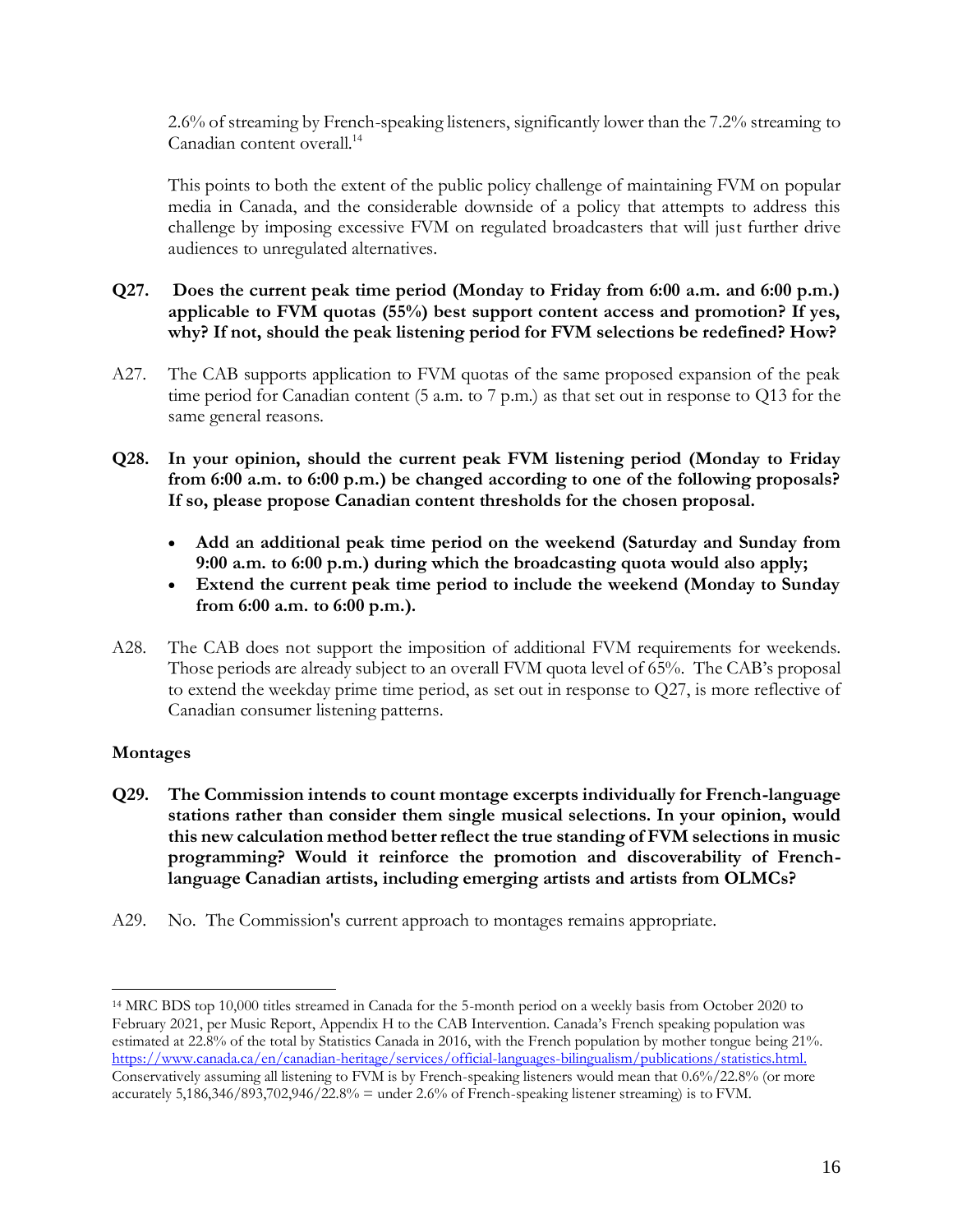## **Local programming**

- **Q30. Do the current regulations provide Canadians with access to varied local programming reflecting different viewpoints and relevant, high-quality programming in sufficient quantity? If not, what measures could be put in place to remedy the situation? Should these measures apply to all commercial radio stations?**
- A30. Yes. Commercial radio stations in Canada have consistently proven over the decades their commitment to local programming including local news and information. COVID-19 has once again proven that – even with drastic revenue losses, radio stations have prioritized local news and information. As the CMI Report and CAB Survey reveal, despite reported declines in revenues of 26% from 2019 to 2020, and anticipate declines of 29% from 2019 to 2021 levels, respondents report a 6.9% and 5.4% increase in news hours from 2019 levels in 2020 and 2021 respectively. Spending on news has decreased by only a fraction of decreases in revenues – down only 2.3% and a projected 0.8% from 2019 levels in 2020 and 2021 respectively.

Moreover, as the CRTC's Ipsos Report attests, Canadians are generally satisfied with commercial radio's local programming.<sup>15</sup>

As noted at paragraphs 84 and 85 of the Notice:

[C]ommercial FM stations that do not serve a single-station market are subject to a standard condition of licence, set out in the appendix to Broadcasting Regulatory Policy [2009-62,](https://crtc.gc.ca/eng/archive/2009/2009-62.htm) requiring that at least one-third of programming (42 hours) in the broadcast week be devoted to local programming in order for them to solicit or accept local advertising. Since a local radio station's success has traditionally greatly depended on the depth of its local roots and the quality of the local programming it offers, the Commission has not imposed a minimum standard broadcast threshold or other regulatory constraint.

This sensible, flexible policy, which, while not requiring local programming, creates a strong financial disincentive to not providing it. It recognizes, as continues to be amply demonstrated in practice, that local programming plays an important role in a local station's success. However, it also recognizes that how each individual station provides local programming will depend on its format, the audience, market and daypart it targets as well as financial resources and strategic outlook.

As discussed in our Intervention at Section IV, there is simply no basis for introducing new regulatory requirements on local programming, nor is there any evidence that such measures would be successful. Any reductions in local programming are directly related to radio's viability – thus the best thing the Commission can do to support local programming is to introduce measures that increase radio's viability and competitiveness.

<sup>15</sup> *Attitudes and opinions towards commercial radio in Canada,* Ipsos Public Affairs, January 2021.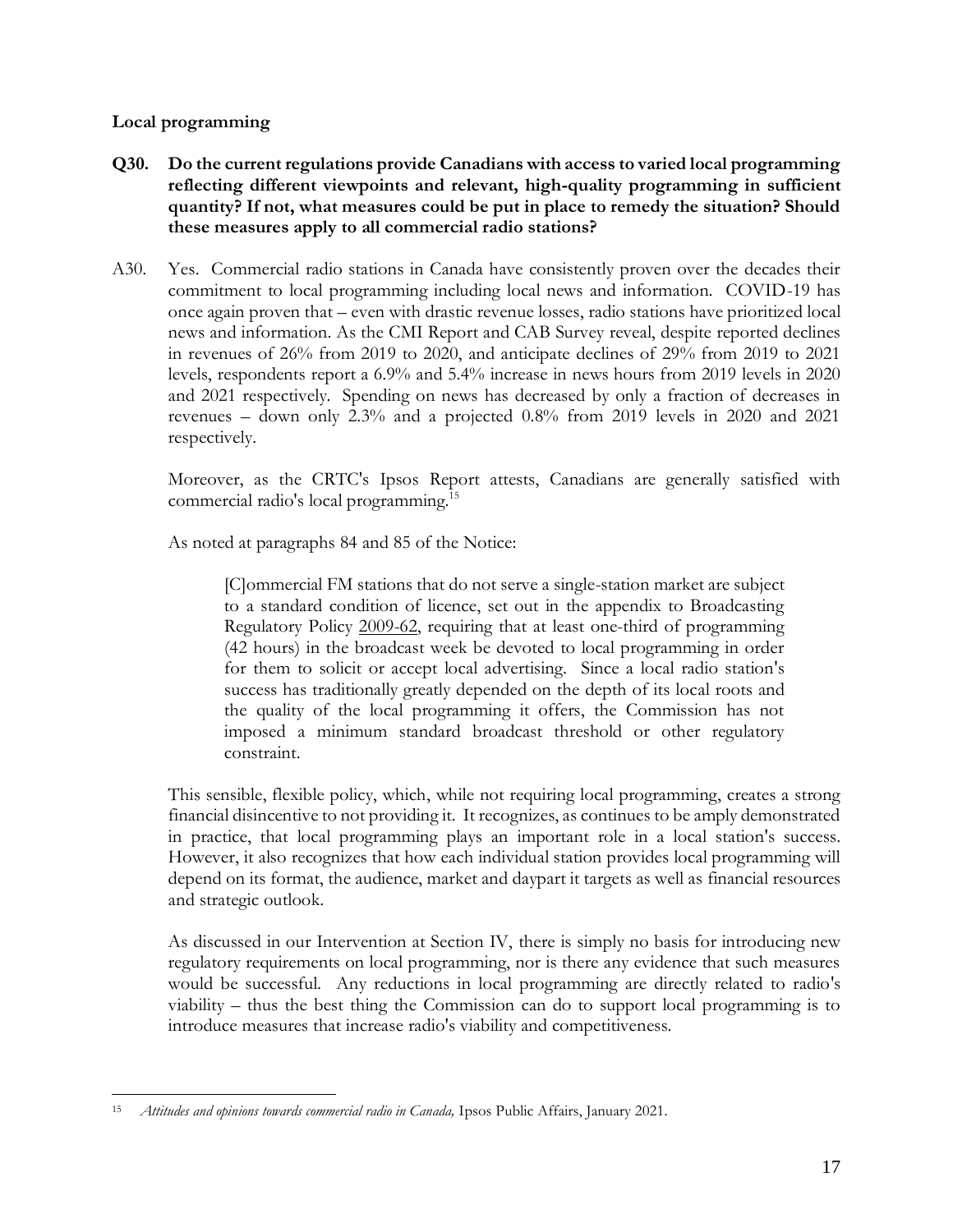- **Q31. Is the standard condition of licence linking the possibility of soliciting or accepting local advertising to the broadcasting of local programming still relevant and appropriate? If not, how would you change it? What positive and negative effects would this change have on competition?**
- A31. Yes, given that on average local advertising represents 70% of radio revenues, the current standard condition remains a reasonable and effective mechanism for establishing local programming requirements.
- **Q32. Is the spoken word content on commercial radio stations, particularly news bulletins, relevant and of high quality? Does it properly address the communities served? Does it adequately reflect local culture? If not, what measures could the Commission implement to ensure that spoken word content fully meets the needs and interests of the communities served?**
- A32. The CRTC's Ipsos Report reveals that Canadians are generally satisfied with commercial radio's spoken word programming.

Spoken word content covers a diverse range of programming: local, regional, national and international news and information, weather, traffic and sports and entertainment reports. Some of this spoken word is delivered in formal newscasts and some via interstitial host talk or 'banter'.

The CAB's Survey confirms that a private radio station's chosen spoken word programming is very much attuned to its audience and market:

- On average, private radio groups report that 47% of spoken word is news, but on a per group basis, there is a full range – from 100% to less than 10%;
- The number scheduled newscasts a day (for music-based stations) also covers a full range – a group average of 12 scheduled newscasts a day, from a high of 24 to a low of 3; and
- Groups report that 80% of news is scheduled newscasts, and 26 out of 48 reporting radio groups place all their reported hours news in scheduled newscasts. The remaining 22 groups occupy full range of scheduled newscast utilization for news – from less than 20% to over 90%.

Unfortunately, the significant revenue impacts of the pandemic have witnessed the start of an erosion in spoken word, particularly as it effects non-news programming. Spoken word program expenditures are reportedly down 8.5% from 2019 levels in 2020, and projected to be down and 11% from 2019 levels in 2021.

#### **Q33. According to the established definition, local news is part of local programming.**

**1. To what extent does the broadcasting of local news by commercial radio stations play a particular role for communities?**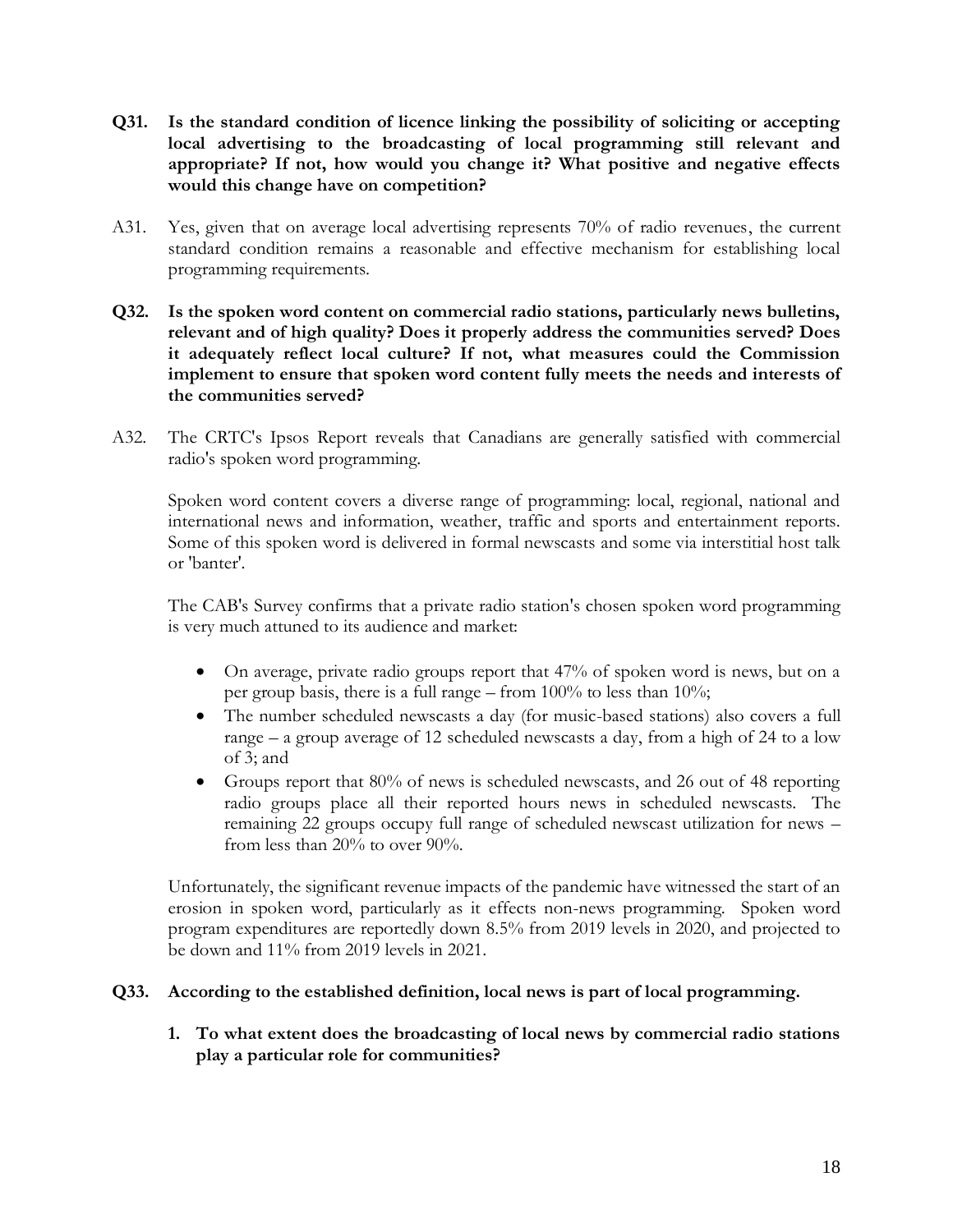- **2. Should specific regulations be established with respect to the number of minutes and hours of local news broadcast during a broadcast week in addition to the regulations on local programming?**
- **3. Should content created by online audio services be considered local content? If so, what would be the appropriate thresholds, should the Commission decide to expand the requirements for all platforms, including digital platforms? What measures should be implemented to ensure that listeners are served accurately by online platforms?**
- A33. As discussed in our Intervention, it is the CAB's strong view that the Commission's current "light-handed approach" to the regulation of local programming is appropriate, and will remain even more so going forward. A lighter-handed regulatory approach will allow commercial radio to compete more effectively while still providing as much news and information programming as appropriate and possible in the circumstances.

As evident from CAB's response to Q13, the current regulatory approach allows private radio stations to maximize the level of news and information appropriate to their market, format and demographic, consistent with their financial resources. Specific regulations "with respect to the number of minutes and hours of local news broadcast during a broadcast week in addition to the regulations on local programming" would do nothing to improve radio's capacity to produce news, they would simply result in intrusive one-size fits all micromanagement of radio's product, to the detriment of its competitiveness and revenues.

Moreover, as also noted at paragraphs 55-61 of CAB's Intervention, the CRTC's current definition of radio news understates radio's local news and information role. Standard minimum exhibition levels on radio station local news are therefore not a necessary, appropriate or effective mechanism.

In respect of online news content, while many radio stations have a significant online news presence, most of radio's online news and information presence is alphanumeric. Any potential CRTC regulation of radio's digital platforms would not therefore reflect radio's full contribution to news and information. In any event, any contemplation of such regulation should await Commission examination of contributions from online players.

#### **This proceeding and the co-development of a new Indigenous broadcasting policy**

- **Q34. Although these issues will be considered in more depth during the process for the codevelopment of a new Indigenous broadcasting policy, in your opinion, are there specific obstacles to the success of Indigenous music and artists in the current commercial radio policy? If yes, what are they? Please note that any comment on the effects of specific policies on Indigenous music and artists can also be made in response to any other question in this notice.**
- A34. The CAB does not believe there are there specific obstacles to the success of Indigenous music and artists in the current commercial radio policy. There are certainly obstacles faced by all unestablished artists, and may be opportunities to incentivise greater exposure and airplay for Indigenous music and artists, as reflected in the CAB's responses to Q11, Q15, Q17 and Q18.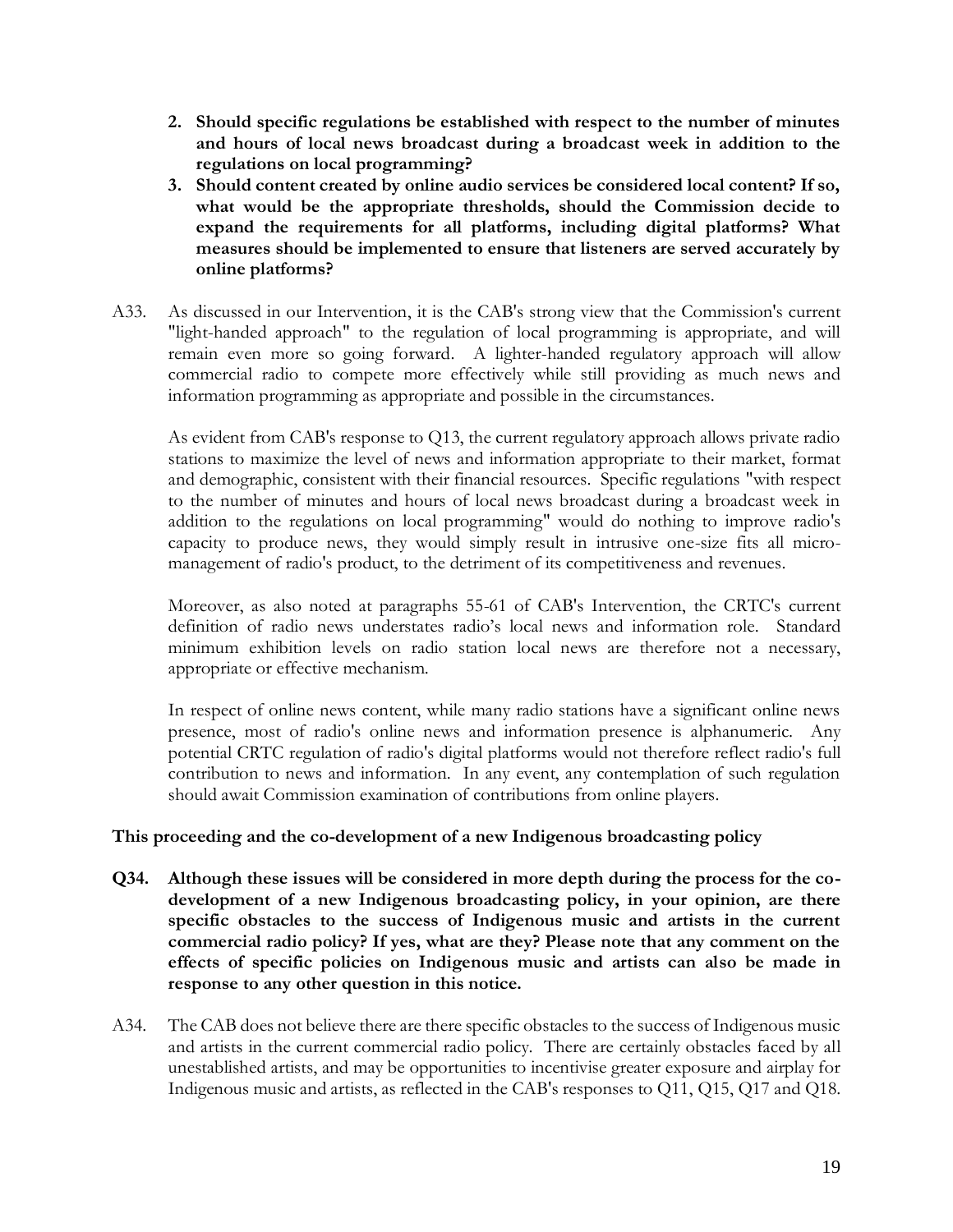#### **Canadian Content Development (CCD)**

- **Q35. Taking into account the projected CCD amounts set out above, will future CCD contributions be sufficient to ensure that commercial radio and CCD funding continue to fulfill the Broadcasting Act's policy objectives? Should the formulas for calculating contributions be modified to maintain the current contribution level? Should the Commission use formulas that consider the number of stations operated by licensees? What changes should be made to the formulas?**
- A35. As discussed in the CAB's Intervention at Section V (paragraphs 174-180), given the vastly increased financial and competitive challenges now faced by commercial radio, there should be no increases in current CCD contribution levels, and tangible benefit contribution levels should be reduced to 3% of the purchase price (discussed further at Q37).

The formulas for calculating contributions should generally be maintained, with the possible exception of including station local news and information programming expenses as a new eligible CCD recipient category (discussed further at Q39).

#### **Q36. Should the Commission change how it defines revenues to calculate basic CCD contributions? If so, how?**

- A36. The CAB is aware of no reason or basis to change how it defines revenues to calculate basic CCD contributions.
- **Q37. Should the Commission require a higher tangible benefit contribution than the current minimum of 6% of the value of a transaction to acquire the ownership or effective control of a commercial radio undertaking? If so, what would be the appropriate contribution percentage and what effect would such an increase have? Please explain your reasoning and provide supporting evidence.**
- A37. As the Commission is aware, competing online undertakings are not subject to tangible benefit contributions, nor are such benefits being contemplated by the CRTC or Government. Moreover, BDU tangible benefits were eliminated in the late 1990s in recognition of competition and that there were no significant market barriers to entry.

In an equitable legislative/policy framework, there would be no benefits payable in radio transactions (or television transactions for that matter). However, as a compromise, CAB proposes that for a transitional period (i.e., the next 2 to 3 years) before online platforms can be expected to be required to contribute,  $3\%$  tangible benefits be payable on new radio transactions, excluding transactions involving AM to FM transitions or new news/info formats.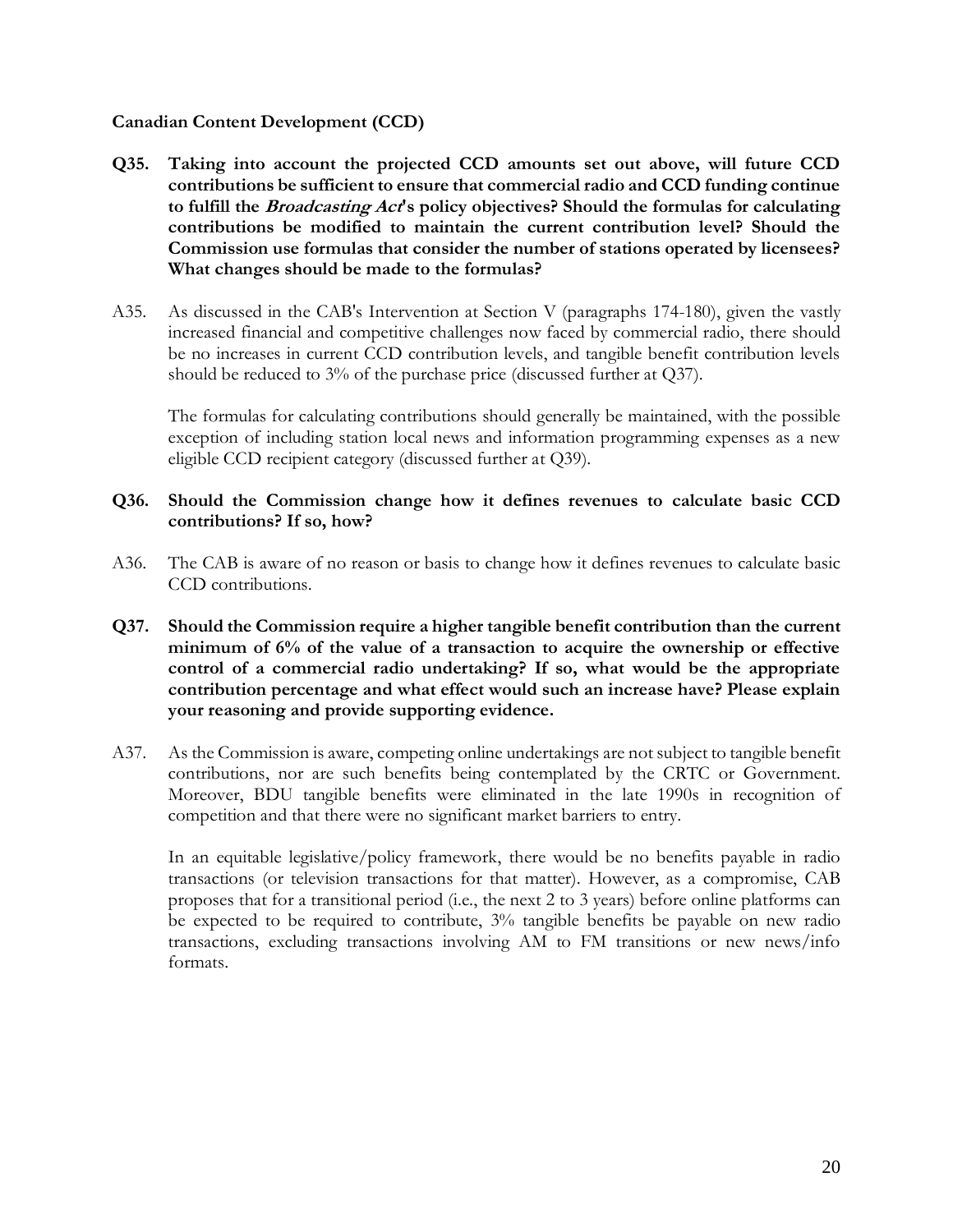Combined with approval of the CAB's proposals for a new common ownership policy for commercial radio, as outlined at Q46 to Q54 below, this should result in a net increase in tangible benefits contributions beyond 2021 from that projected by the Commission.<sup>16</sup>

# **Q38. Should broadcasters be provided greater flexibility with respect to certain requirements (such as Canadian content broadcasting requirements) and place greater emphasis on CCD contributions or the promotion of Canadian content?**

- A38. Commercial radio cannot sustain an increase in asymmetric regulatory obligations. Even with the CAB's proposals for reductions in Canadian content broadcasting requirements, commercial radio will still contribute significantly more than online players in respect of Canadian music discovery, including any new discoverability commitments being realistically considered for digital music services. Thus to achieve overall equity it would be reasonable to impose higher CCD contribution requirements on digital music services than is the case for commercial radio. Increasing CCD contribution requirements on radio would simply exacerbate current inequities and competitive disadvantages.
- **Q39. Is the way contributions to funds are allocated in each component (basic contributions, over-and-above contributions, tangible benefits) appropriate? If not, what would be the appropriate allocation for each component?**
- A39. Consideration should be given to allowing commercial radio broadcasters to allocate a certain proportion of required CCD contributions to news and information programming. This would act as optional incentive for those broadcasters who wish to direct more financial resources into news and information than would otherwise be possible.
- **Q40. What would be the best way to balance funding between the funds supporting French Canadian artists (e.g., Musicaction) and English Canadian artists (e.g., FACTOR)? Should the Commission develop a formula or adopt another approach? Please explain.**
- A40. The current approach of English-language stations usually contributing to FACTOR and French-language stations to Musicaction remains appropriate.
- **Q41. Please comment on the option of requiring every licensee to submit to the Commission an annual report on its discretionary CCD spending, similar to the obligation imposed on BCE Inc, in Broadcasting Decision [2013-310](https://crtc.gc.ca/eng/archive/2013/2013-310.htm) or to the reporting requirements discussed in Broadcasting Decision [2019-431,](https://crtc.gc.ca/eng/archive/2019/2019-431.htm) for Sirius XM Canada, which would include the following performance indicators and would be made publicly available:**
	- **the number of music and spoken word artists supported;**
	- **the percentage of discretionary funds distributed by music genre or spoken word;**
	- **the percentage of total discretionary funds allocated to performance fees paid to artists;**
	- **the number of audience attendees at events;**

<sup>16</sup> It is reasonable to assume that implementation of the CAB's MLO approach would result in significantly increased transaction activity, which even at a lower tangible benefits percentage, would result in more tangible benefits being paid overall.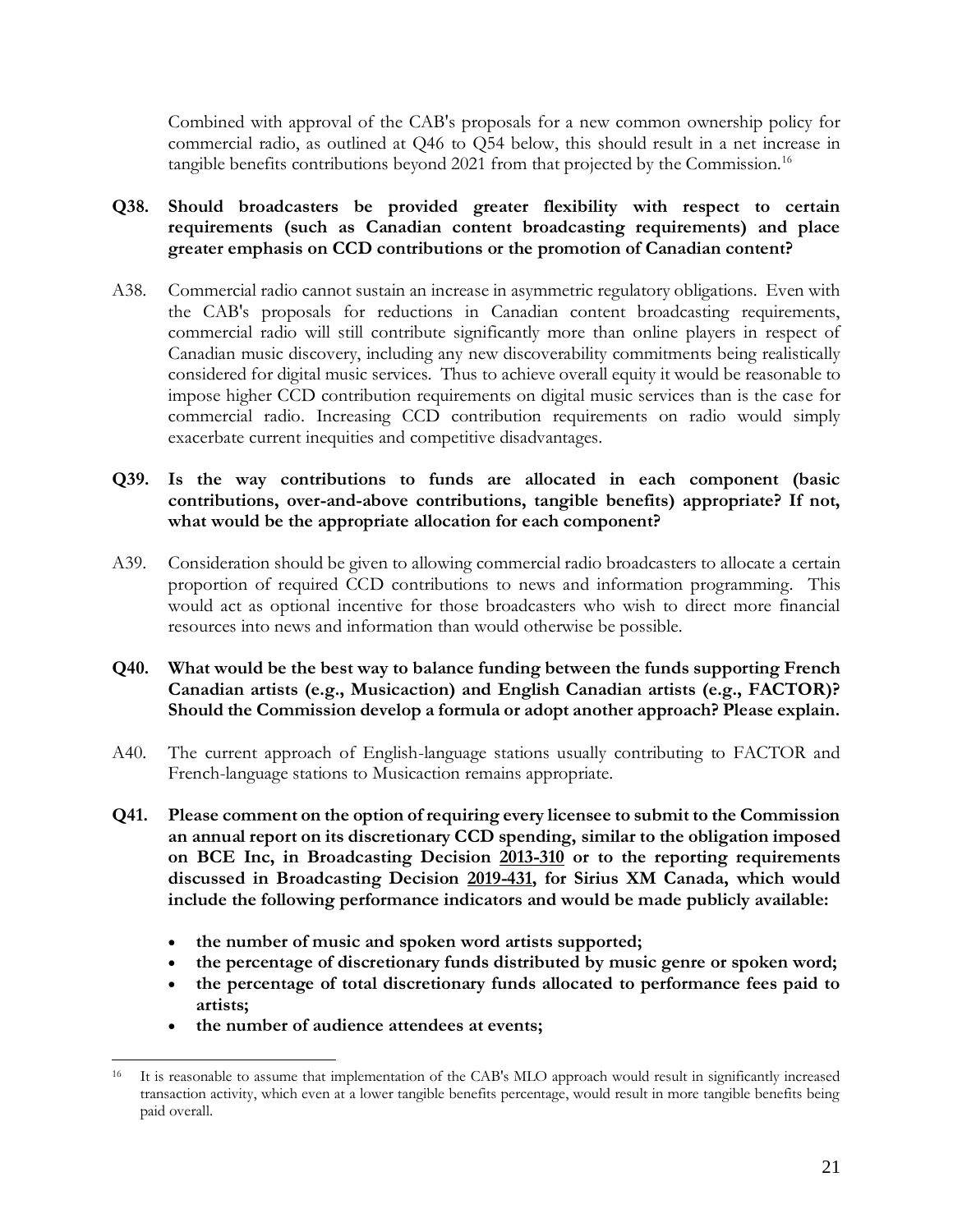- **the number of shows or tours developed for music and spoken word artists;**
- **the number of new music and spoken word recordings supported;**
- **the percentage of discretionary funds spent on marketing or promotion expenditures;**
- **the number of English-language music and spoken word artists supported;**
- **the number of French-language music and spoken word artists supported; and**
- **the number of Indigenous music and spoken word artists supported**
- A41. The CAB is unclear on the value of collecting this level of detailed information, how it would help meet the public policy objectives of the *Broadcasting Act*, or what it would be used for. Imposing a greater regulatory burden at this time without a precise and crucial reason simply exacerbates inequities in the system.

The CAB notes that radio stations are already subject to significant reporting obligations, some of which no longer relate to areas the Commission regulates.

Currently, the Commission requires commercial radio licensees to fill out a minimum of six separate forms annually:<sup>17</sup>

- For the company:
	- o REPB Reporting Entity Profile Broadcasting
	- o REP-U Contact Information Response Manager and Executive Sponsor
- For each licensed station:
	- o 1110 Radio Station Financial Summary
	- o 1120 Radio Station Profile
	- o 1130 Radio Expenses Detail OR 1135 Radio Expenses Summary
	- o 1340 Alcohol Advertising
- For some licensed stations:
	- o 1150 CCD Benefits
	- o 1163 CCD Contributions New Station and Licence Renewal

This year the Commission added:

• 1420 - COVID-19 Government Assistance: A new form has been added to capture government financial assistance received relating to the COVID-19 pandemic as well as any resulting lockdowns and how these amounts were reported within the annual return.

Moreover, reporting obligations under the *Accessible Canada Act* are pending and, in this proceeding, the Commission has indicated that it is contemplating adding more reporting requirements, from minutes and hours of local news broadcast during a broadcast week to new annual reports on discretionary CCD spending.

<sup>17</sup> [https://crtc.gc.ca/eng/dcs/current/faq\\_71.htm](https://crtc.gc.ca/eng/dcs/current/faq_71.htm)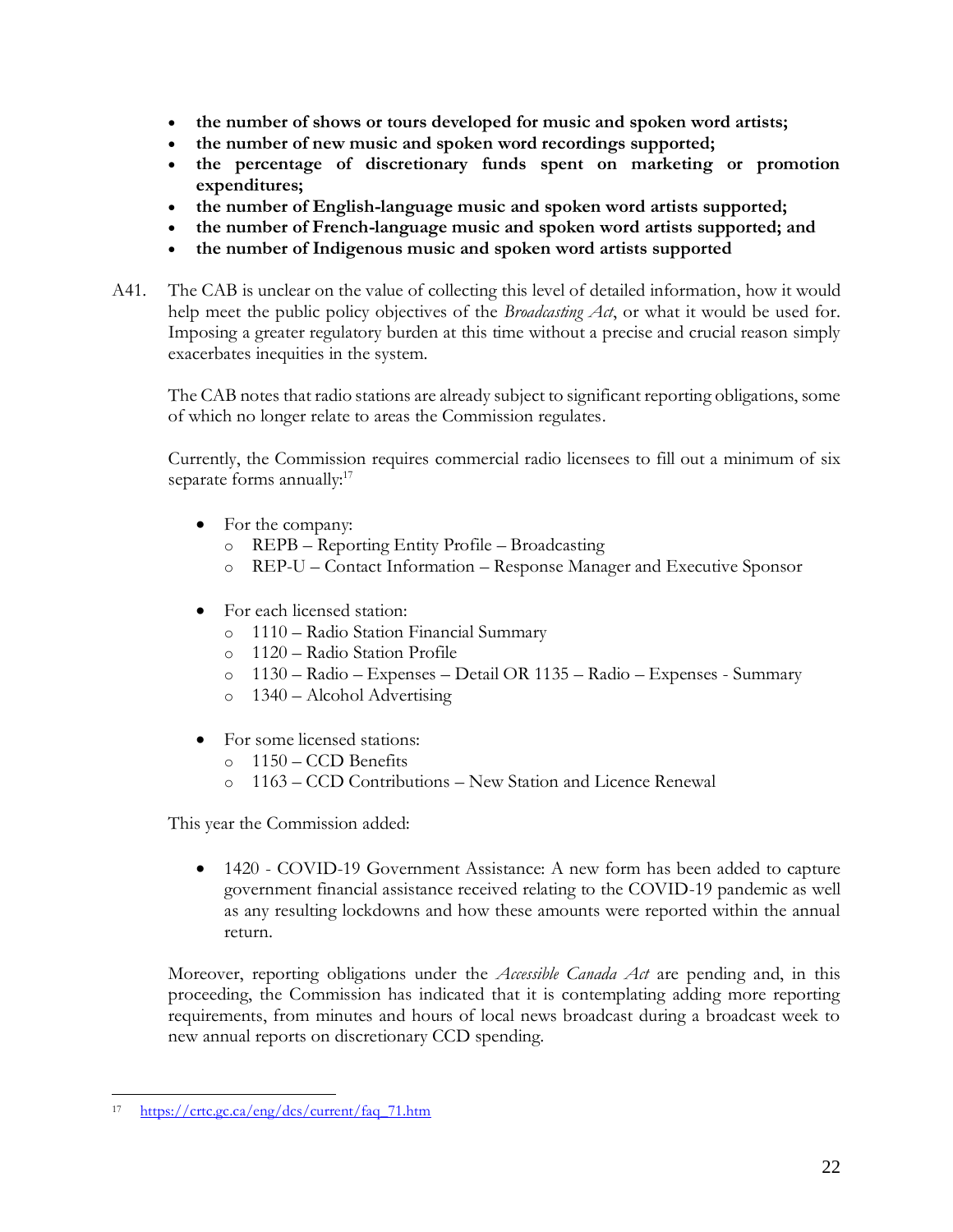- **Q42. To lighten the administrative burden and make it easier to manage contributions, should the Commission remove the option of allocating a portion of the contributions to discretionary initiatives? Should it be removed for only some components (basic contributions, over-and-above contributions, tangible benefits)? Please explain your reasoning and provide supporting evidence.**
- A42. Removing the discretionary initiatives would reduce the ability of stations to support locally relevant talent development. For the reasons set out in the CAB's Intervention (paragraphs 203 to 207), to more effectively lighten the administrative burden, the Commission should move away from its current ex-post CCD compliance approach and:
	- Maintain non-exhaustive public lists of approved discretionary recipients;
	- Introduce an optional staff pre-approval mechanism; and
	- Introduce a new more reasonable and objective approach to assessing noncompliance.

# **Q43. Should the Commission require discretionary CCD contributions for individual stations to be spent in a specific region or geographic area?**

A43. No. The CAB believes this would be unduly limiting, and fail to recognize that the location of a CCD recipient is not always necessarily indicative of its geographic benefit. For example, contributions to Canada Music Week go to a recipient based in Mississauga, but clearly benefit musical artists from across Canada.

# **Q44. Are the eligibility criteria for discretionary initiatives set out in paragraphs 106 to 112 of the Commercial Radio Policy 2006 still relevant? If not, what changes should be made?**

A44. As noted at Q42, the CAB recommends that the CRTC maintain flexibility to direct discretionary CCD contributions to local initiatives, but establish clearer criteria on eligibility, and a timely staff pre-clearance mechanism.

#### **Q45. How can CCD contributions help launch and boost the careers of emerging artists?**

A45. As is further outlined in the Music Report, CCD contributions are a valued and tangible way commercial radio stations help launch and boost the careers of emerging artists, especially before such artists are successful enough to warrant significant airplay. FACTOR, Musicaction, Starmaker and many discretionary initiatives are oriented to this end. However, digital platforms now offer many self-directed avenues for exhibition, performance and exposure. Thus, the relative importance of CCD contributions is decreasing.

#### **Common Ownership Policy**

**Q46. Are the criteria for defining the size of a market (fewer than eight or eight or more stations) still appropriate and relevant? If not, please explain your reasoning and**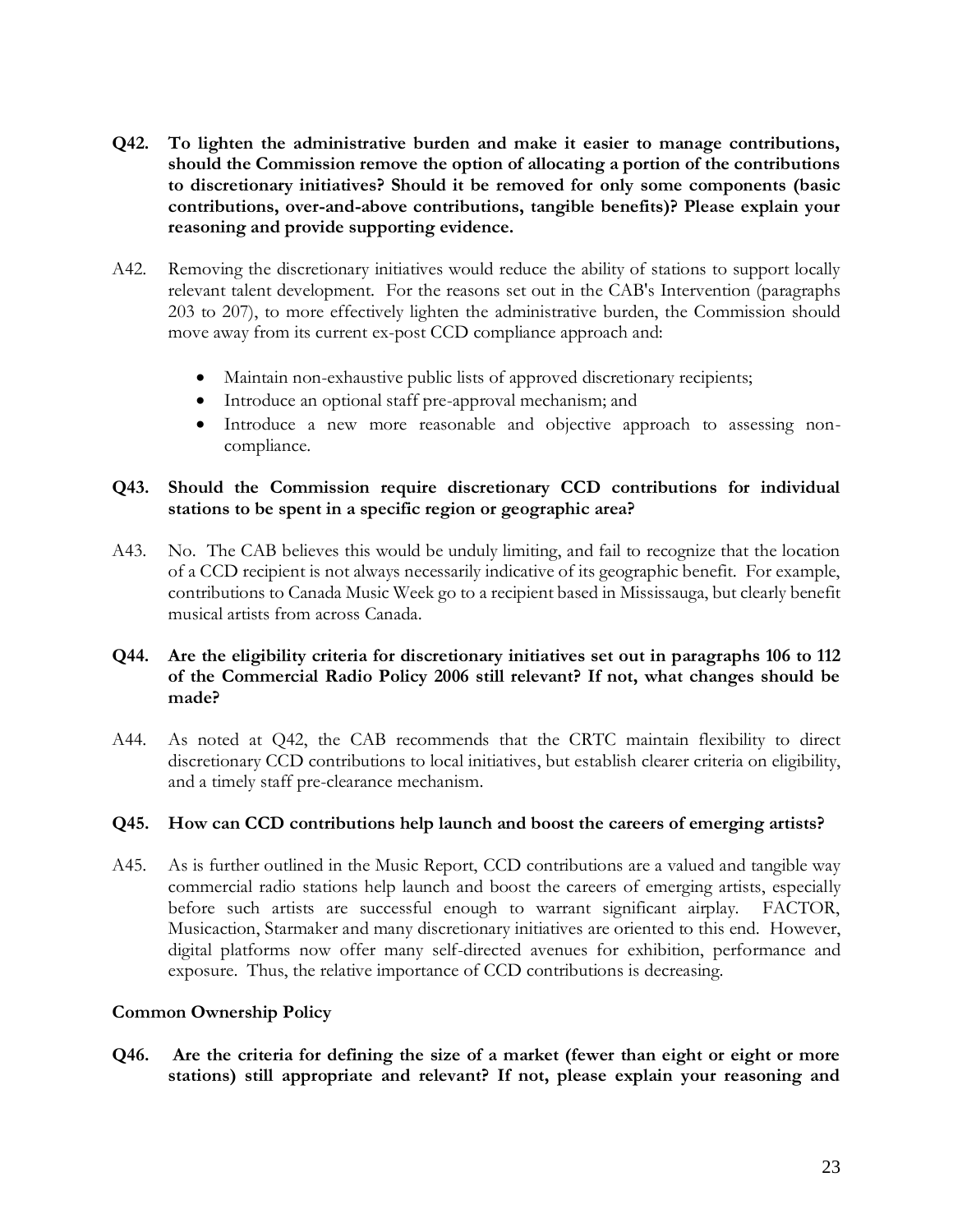#### **propose new criteria for defining markets in the context of the Common Ownership Policy in the future.**

- A46. In our Intervention at Section V, the CAB has proposed a new radio Common Ownership Policy (COP) which adds a third market-sized threshold and eliminates the AM-FM band restrictions:
	- 1. In markets with eight (8) or fewer commercial stations operating in a given language, a person may be permitted to own or control as many as four (4) stations operating in that language;
	- 2. In markets with between nine (9) and sixteen (16) commercial stations operating in a given language, a person may be permitted to own or control as many as six (6) stations operating in that language, provided that the person does not own or control more than 50 percent of all stations operating in that language; and
	- 3. In markets with sixteen (16) commercial stations or more operating in a given language, a person may be permitted to own or control as many as eight (8) stations operating in that language.

## **Q47. In your opinion, should the number of stations of a particular language that one entity can own in a given market be different for large vertically integrated or national players than for independent or local players?**

A47. No. Radio is, first and foremost, a local medium and the economies of scale that can be realized through consolidation occur primarily at the local level. That is why, historically, the radio common ownership policy has been assessed on a market-specific basis, not the holdings a particular ownership group has across Canada. As outlined in the CAB's submission, the environment in which commercial radio stations operate has changed fundamentally – not just for stations owned by smaller groups, but for all licensees. Consequently, CAB's proposals relating to the common ownership policy – which have received broad support from CAB members of all sizes and serving a diversity of languages and markets – were designed to apply to all radio licensees equally.

## **Q48. Should specific new measures (such as exemptions and consolidation criteria) be implemented to facilitate the strategic deployment and financial health of independent undertakings given the fierce competition from large vertically integrated or national players and online audio services? If so, which ones?**

A48. As noted above in response to Q47, the issues commercial radio is facing apply to all stations regardless of ownership. And while radio stations in a given market will always compete for audience and market share, there is no evidence to suggest that such competition is any more "fierce" at the local level as a result of who owns a particular station. Today, the "fierce competition" comes from online platforms, of which audio services are just a small part. As pointed out in our Intervention, the CMI Report and SRG's research, online platforms of all types are taking significant audience and revenue share from commercial radio while being subject to no obligations concerning Canadian music and local programming or any limitations on their ability to grow or consolidate. The CAB's proposed revisions to the common ownership policy as well as other recommendations we are putting forward have been designed to help address this issue.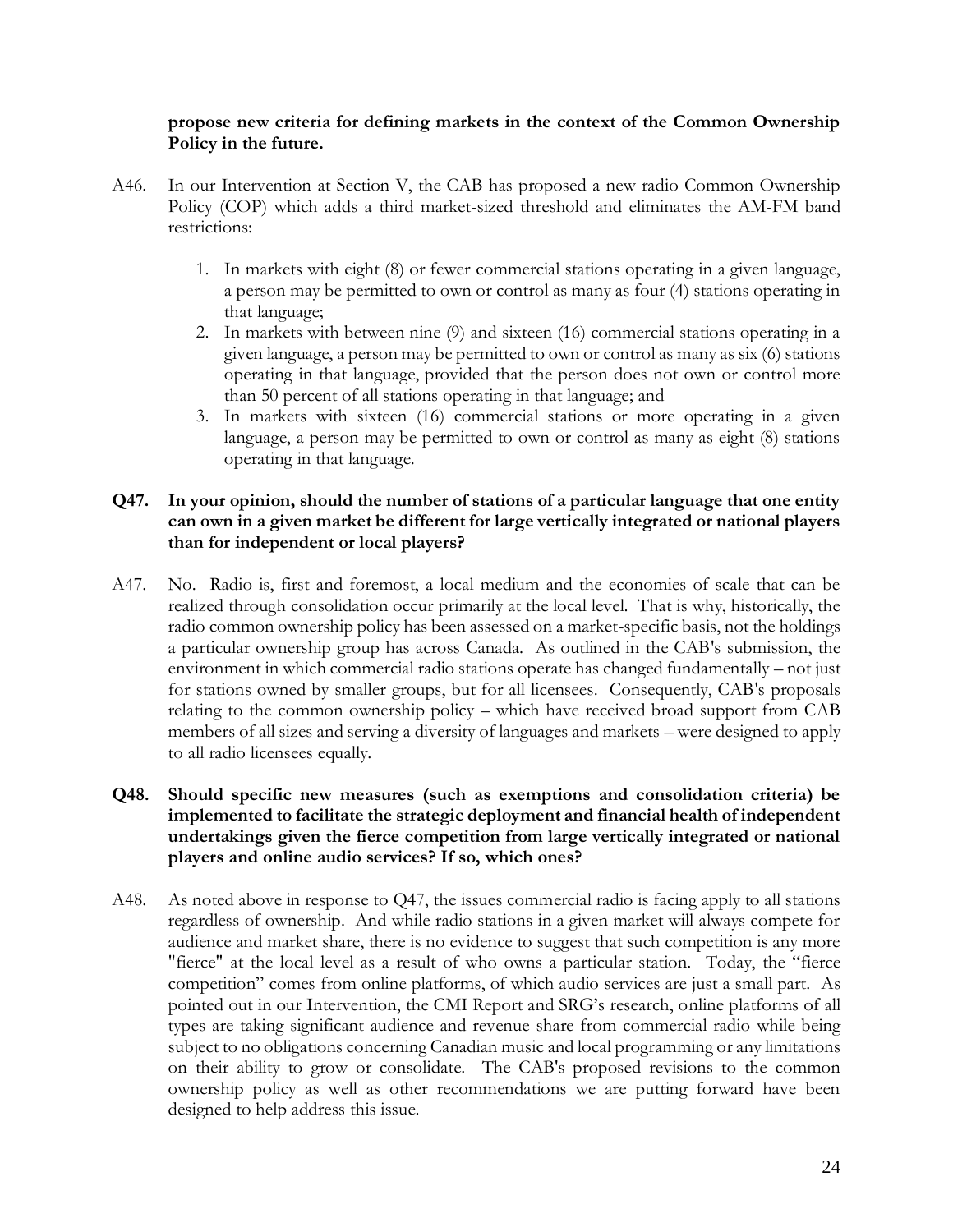We do not agree that ownership structure should factor into a revised common ownership policy. Instead, other than certain limits or safeguards on multiple license ownership, which can serve a dual role of maintaining ownership diversity and a reasonable competitive environment within the radio segment, we respectfully submit that the Commission's focus should be on the inequitable competition faced by all radio vis-à-vis online audio and other platforms.

# **Q49. Are the guidelines regarding contour overlapping, which are used to determine the number of stations that can be operated by an entity in a particular language and on a particular frequency band, still appropriate and relevant?**

A49. The Commission has a longstanding practice of considering rebroadcasting transmitters as part of the COP assessment, given the Commission's stated assumption that they can affect both the diversity of programming and the competitive balance in a given market.<sup>18</sup>

In today's operating environment, the CAB believes that these assumptions are no longer valid.

In respect of diversity, other than the possible need for the Commission to maintain rules to ensure diversity in programming language, spoken word formats and service to ethnic and aboriginal communities, the content diversity, and particularly the diversity of information and music available to Canadians across multiple platforms, has never been as pronounced as it is today.

In respect of competitive balance, while this is a lesser concern given that the 'relevant market' for radio now vastly exceeds that radio market alone, to the extent that it remains a consideration on the COP, the current station contour approach is not the best indicator.

The Commission has, in part, recognized this in its current guidelines in stating that:

Where the population in the overlapping area comprises 5%, but less than 15% of the market, the Commission will consider the following factors:

- 1. whether the station in question accepts advertising from local businesses in that market; and
- 2. whether that station broadcasts news and public affairs coverage of particular interest to listeners in that market.

In the CAB's view, where possible, the Commission should abandon the use of  $15mV/m$  or 3mV/m contour overlapping as an indication of market presence in favour of a true market indicator, namely, Numeris markets.

As the Commission is aware, in monitored markets, Numeris ratings provide the 'currency' on which a station's advertising is sold.

See, for example https://crtc.gc.ca/eng/archive/2020/2020-410.htm.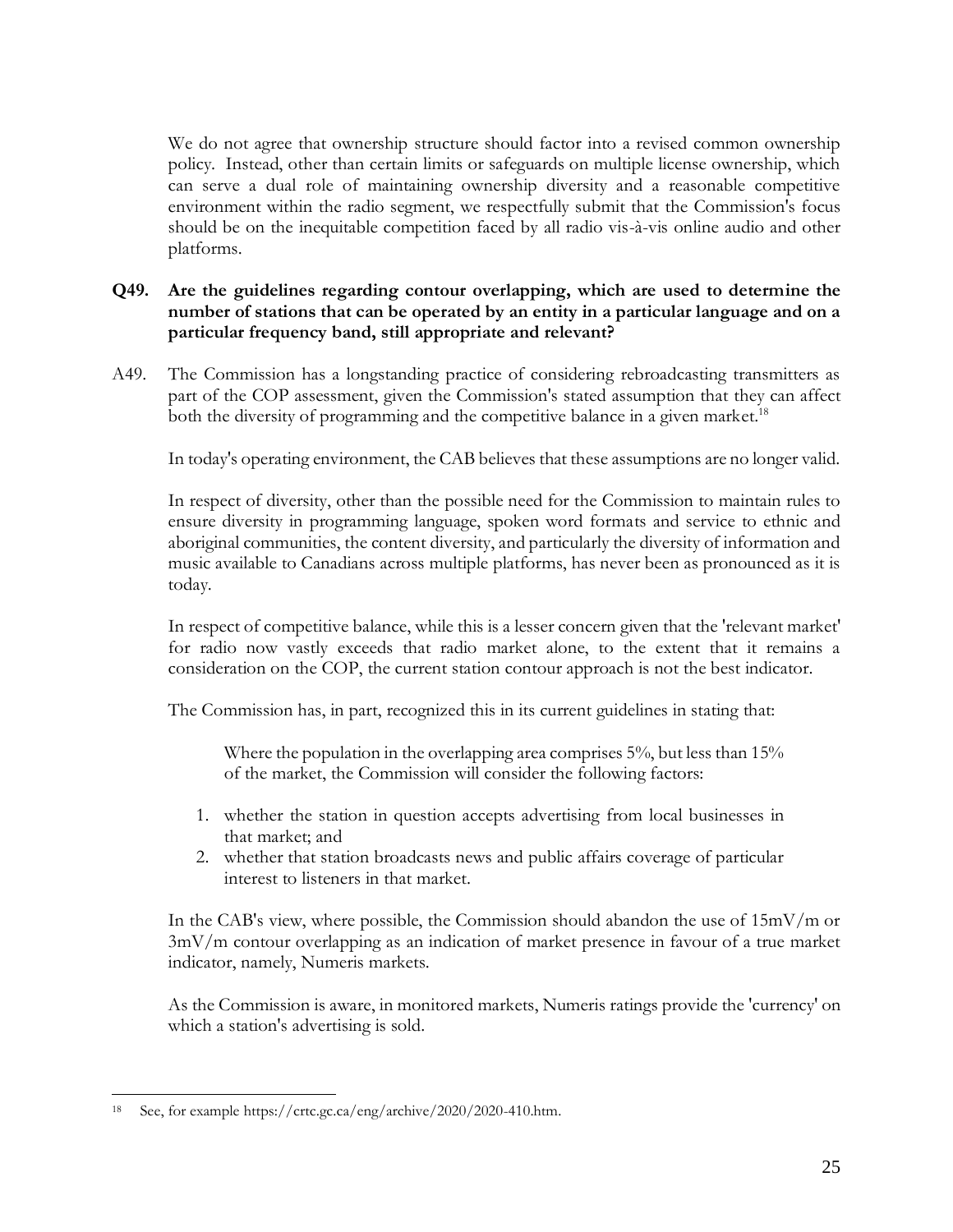Simply put, therefore, the best indicator of what market a radio station serves is the Numeris Control region it is assigned to, as this provides the economic basis for such a commercial radio station – i.e. the market upon which ad rates are negotiated.

As Numeris markets are generally aligned with Statistics Canada market definitions, such an approach would also have the benefit of being:

- Grounded in a definition of market served that is relevant to a broader policy perspective (i.e., cultural, industrial, public/community);
- Less cumbersome than contour maps for both the regulator and broadcaster; and
- Future-proof. As more and more AM/FM radio listening moves online, the whole notion of signal contours is becoming increasingly irrelevant.
- **Q50. Should the Commission go beyond the definition of market stipulated in the Regulations as well as contour overlapping in determining the maximum number of stations a single entity is permitted to operate in a given market? If so, what other criteria should be considered?**
- A50. See response to Q49 above.
- **Q51. Given that there are fewer AM listeners and the number of stations on this band is declining, is it still relevant to limit the number of stations in a particular language that a single entity can hold on the AM band in a market?**
- A51. The CAB believes that its proposal at Q46 would be a better way of addressing this.
- **Q52. Would you be concerned if the Common Ownership Policy allowed licensees to convert their AM stations to the FM band when they have maximized the number of FM stations in a particular language allowed in a market where they also operate AM stations in that language? If so, what would your concerns be?**
- A52. The CAB's proposal at Q46 addresses this concern.
- **Q53. Aside from the exceptions granted because of a recognized economic or technical need, exceptions to the Common Ownership Policy are rare and triggered by exceptional circumstances where the applicants have demonstrated to the Commission that approval of the application would be in the public interest. In your opinion, to which proposals seeking to serve the public interest should the Commission consider to granting exceptions?**
- A53. Assuming the CAB's COP proposal were to be adopted by the Commission, the current grounds for exception would remain appropriate.
- **Q54. Diversity of programming and editorial voices are essential components of the Canadian communications industry. Notably, they disseminate Canadian culture and support Canadians' participation in democracy. In light of the above, what would be the advantages for the financial health of Canada's commercial radio industry if a single entity was allowed to operate more than two FM stations in a particular**